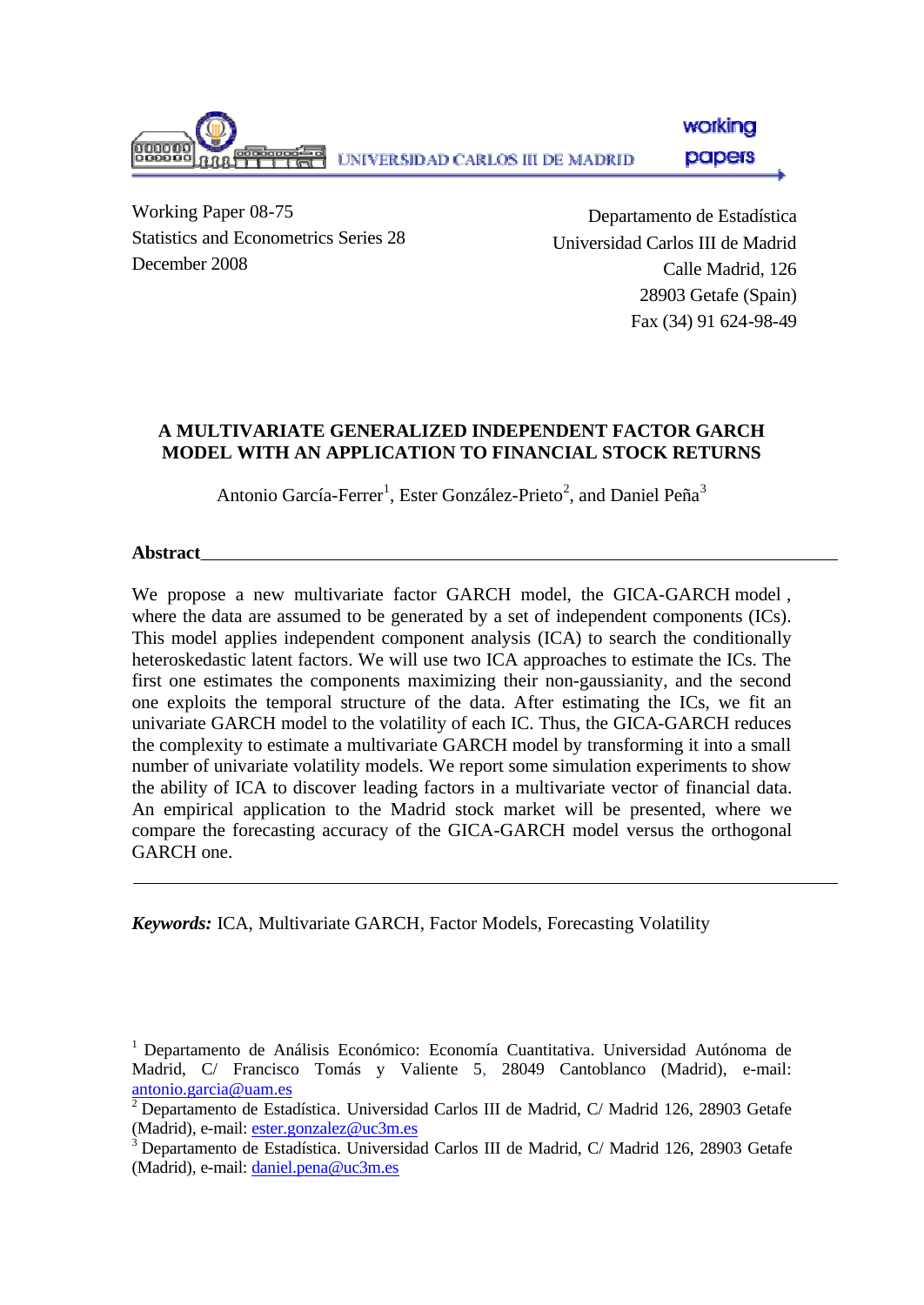# A multivariate generalized independent factor GARCH model with an application to financial stock returns

Antonio García-Ferrer<sup>\*</sup>, Ester González-Prieto<sup>†</sup> and Daniel Peña<sup>‡</sup>

December 2008

#### Abstract

We propose a new multivariate factor GARCH model, the GICA-GARCH model, where the data are assumed to be generated by a set of independent components (ICs). This model applies independent component analysis (ICA) to search the conditionally heteroskedastic latent factors. We will use two ICA approaches to estimate the ICs. The first one estimates the components maximizing their non-gaussianity, and the second approach exploits the temporal structure of the data. After estimating the ICs, we fit an univariate GARCH model to the volatility of each IC. Thus, the GICA-GARCH reduces the complexity to estimate a multivariate GARCH model by transforming it into a small number of univariate volatility models. We report some simulation experiments to show the ability of ICA to discover leading factors in a multivariate vector of financial data. An empirical application to the Madrid stock market will be presented, where we compare the forecasting accuracy of the GICA-GARCH model versus the orthogonal GARCH one.

Keywords: ICA, Multivariate GARCH, Factor Models, Forecasting Volatility.

# 1 Introduction

Since Engel (1982) introduced the ARCH model and Bollerslev (1986) generalized it, proposing the GARCH model, many researchers have been interested in modelling volatility in financial time series. In multivariate time series, financial volatilities tend to move together across markets, and in order to understand their comovements, a multivariate modelling approach is required. The first multivariate GARCH model (MGARCH) was proposed by Bollerslev, Engle and Wooldridge (1988) as an extension of the univariate GARCH model. Other different specifications for MGARCH have been proposed in the literature (see, for example, the survey of Bauwens et al., 2006), but in these developments the number of parameters to estimate

<sup>\*</sup>Departamento de Análisis Económico: Economía Cuantitativa. Universidad Autónoma de Madrid. E-mail: antonio.garcia@uam.es

<sup>†</sup>Departamento de Estad´ıstica. Universidad Carlos III de Madrid. E-mail: ester.gonzalez@uc3m.es

<sup>&</sup>lt;sup>‡</sup>Departamento de Estadística. Universidad Carlos III de Madrid. E-mail: daniel.pena@uc3m.es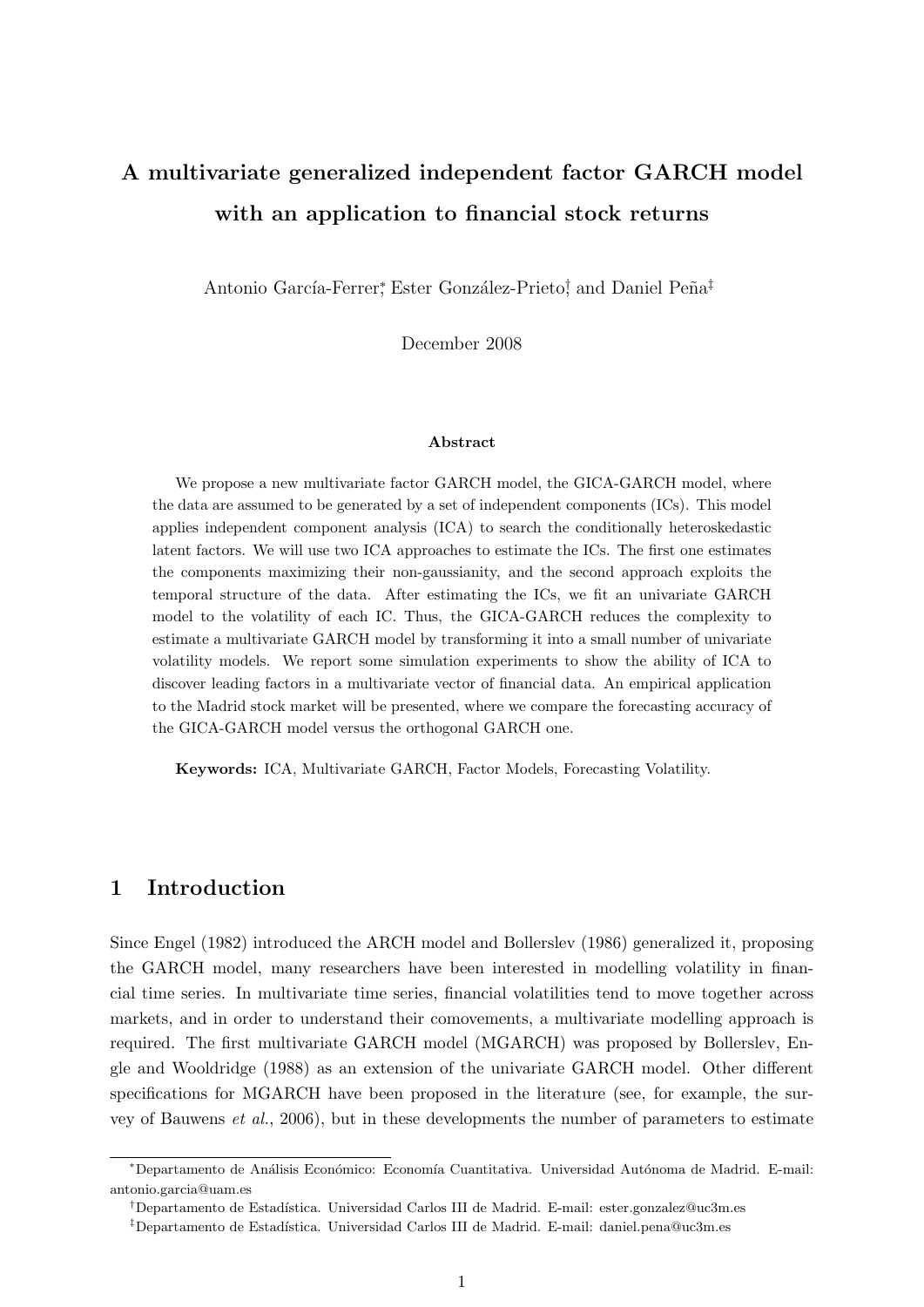can be very large, and the restrictions to guarantee the positive definiteness of the conditional covariance matrix are difficult to implement. A possible solution to these problems is to use factor models, where the data set are explained by a small number of unobserved components. Comovements in stock returns reinforce the intuition that financial markets are driven by a few latent common sources.

Several factor models have been presented in the literature. The most popular one is the orthogonal GARCH model (O-GARCH) (Alexander, 2001) that estimates the unobserved factors using a small set of principal components (PCs), and fits an univariate GARCH model for each component. That is, the O-GARCH estimates a MGARCH model requiring only a small number of univariate GARCH estimations. Van der Weide (2002) introduces a vectorized version of the O-GARCH, the generalized orthogonal GARCH model (GO-GARCH), that does not reduce the dimension of the data and does not allow for idiosyncratic components. In order to solve these problems, Lanne and Saikkonen (2007) propose the generalized orthogonal factor GARCH model, that allows some diagonal elements of the conditional covariance matrix to be constant. All previous models use principal components analysis (PCA) to identify the set of underlying factors, which are unconditionally uncorrelated. However, to guarantee the diagonality of the conditional covariance matrix, an additional assumption is needed: the factors must be conditionally uncorrelated. Fan et al. (2008) show that this assumption could lead to serious errors in model fitting, and they propose to model multivariate volatilities using conditionally uncorrelated components (CUC-GARCH).

In this paper we propose a new alternative for modelling multivariate volatilities as linear combination of several univariate GARCH models. We introduce a multivariate generalized independent component analysis GARCH model (GICA-GARCH). Independent component analysis  $(ICA)$  can be seen as a factor model (Hyvärinen and Kano, 2003) where the unobserved components are non-gaussian, and mutually independent. Previous researchers, Back and Weigend (1997), Kiviluoto and Oja (1998), Cha and Chan (2000), and Mălăroiu et al. (2000) among others, have applied ICA to financial data. Furthermore, ICA can be considered as a generalization of PCA (Hyvärinen *et al.*, 2001), and seems to be, a priori, more suitable than PCA to explain the non-gaussian behaviour of financial data (Wu and Yu, 2005).

The key idea of the GICA-GARCH is to assume that financial data are generated by a linear combination of a small number of conditionally heteroskedastic independent components and idiosyncratic shocks. Then, GICA-GARCH can be seen as a generalization of the multivariate GARCH model proposed by Lanne and Saikkonen (2007), but assuming that the unobserved factors are estimated by ICA rather than by PCA. Therefore, the common components will be unconditionally independent and not only uncorrelated. Moreover, the GICA-GARCH is related to the O-GARCH because both models transform the problem of estimating a multivariate GARCH model into a small number of univariate GARCH models. Finally, note that the independence assumption of the GICA-GARCH model is stronger than the one corresponding to the CUC-GARCH model.

The paper is organized as follows. In Section 2 we present the ICA model, describe the three ICA algorithms that we apply to estimate the unobserved components, and explain a procedure to sort the ICA components in terms of their explained variability. Furthermore, the relationship between ICA and dynamic factor model (DFM) is analyzed. In Section 3, we introduce the GICA-GARCH model and its application to forecast the volatility of a vector of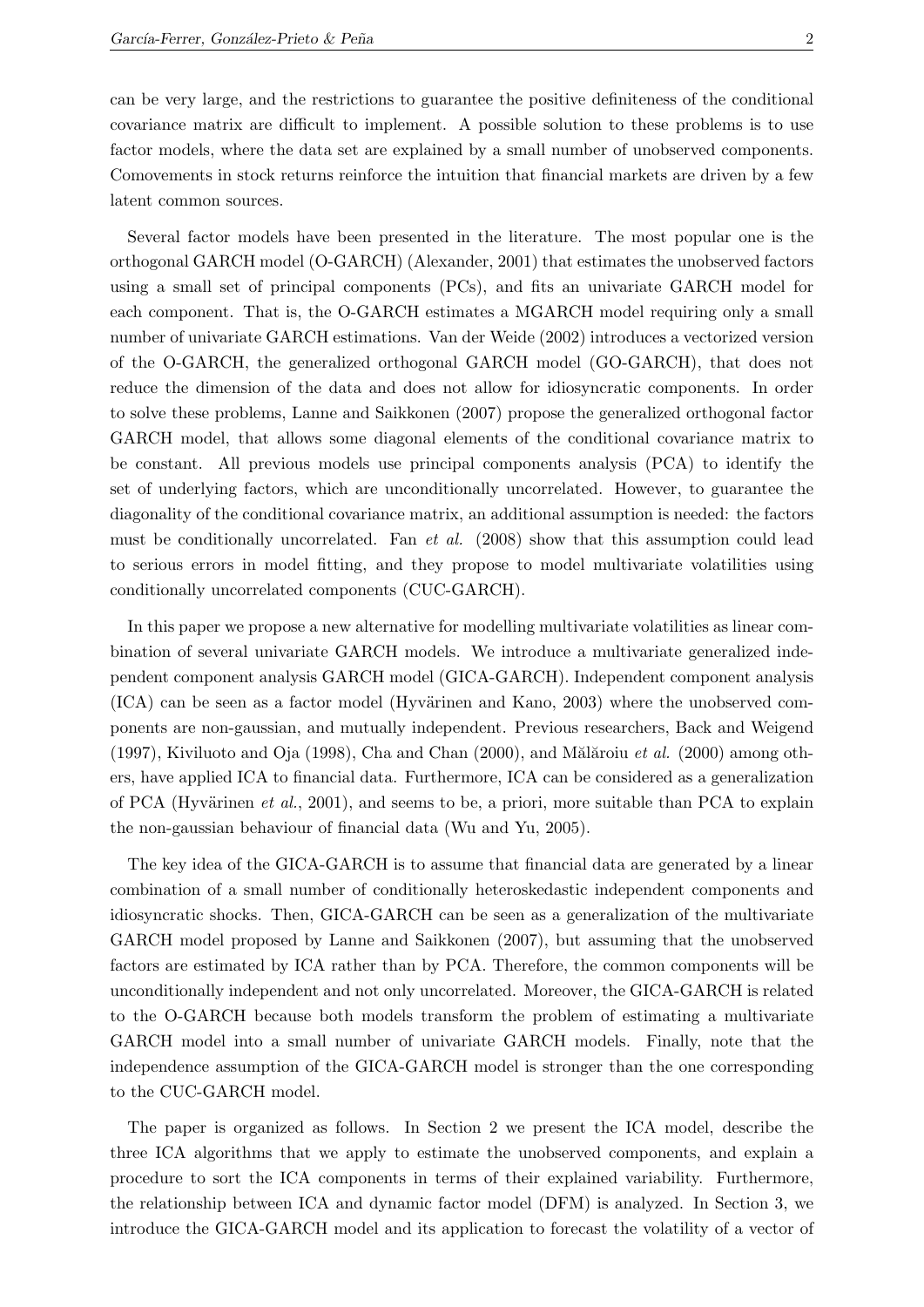stock returns from the volatility of a small number of components. Some simulation experiments to illustrate the ability of this model to estimate the unobserved components are presented in Section 4. Section 5 shows the results of the empirical application to a real-time dataset. Finally, Section 6 gives some concluding remarks.

# 2 The ICA model

In this section, we introduce the concept of ICA. First, we present the basic ICA model according to the formal definition given by Common (1994). Then, we briefly describe the three algorithms we use to estimate the ICA components. As the definition of ICA implies no ordering of the ICs, a procedure to weight and sort them is next explained. Finally, we formulate the ICA model as a particular DFM and analyze the relationship between both models.

#### 2.1 Definition of ICA

ICA assumes that the observed multivariate vector is a linear combination of a set of unobserved components. Let  $\mathbf{x}_t = (x_{1t}, x_{2t}, \dots, x_{mt})'$  be the m-dimensional vector of stationary time series, with  $E[\mathbf{x}_t] = \mathbf{0}$  and  $E[\mathbf{x}_t \mathbf{x}_t'] = \Gamma_{\mathbf{x}}(0)$  positive definite. We assume that  $\mathbf{x}_t$  is generated by a linear combination of  $r (r \leq m)$  latent factors. That is,

$$
\mathbf{x}_t = \mathbf{A}\mathbf{s}_t, \quad t = 1, 2, ..., T
$$
 (1)

where **A** is an unknown  $m \times r$  full rank matrix, with elements  $a_{ij}$  that represent the effect of  $s_{jt}$  on  $x_{it}$ , for  $i = 1, 2, ..., m$  and  $j = 1, 2, ..., r$ , and  $s_t = (s_{1t}, s_{2t}, ..., s_{rt})'$  is the vector of unobserved factors, which are called independent components (ICs). We assume that  $E[\mathbf{s}_t] = \mathbf{0}$ ,  $E[\mathbf{s}_t \mathbf{s}_t'] = \mathbf{I}_r$ , and the components of  $\mathbf{s}_t$  are statistically independent. Let  $(\mathbf{x}_1, \mathbf{x}_2, ..., \mathbf{x}_T)$  be the observed multivariate time series. The problem is to estimate both  $A$  and  $s_t$  only from  $(\mathbf{x}_1, \mathbf{x}_2, ..., \mathbf{x}_T)$ . That is, ICA looks for an  $r \times m$  matrix, **W**, such that the components given by

$$
\widehat{\mathbf{s}}_t = \mathbf{W} \mathbf{x}_t, \quad t = 1, 2, ..., T,
$$
\n
$$
(2)
$$

are as independent as possible. However, previous assumptions are not sufficient to estimate A and  $s_t$  uniquely, and it is required that no more than one IC is normally distributed. By (1), we have:

$$
\Gamma_{\mathbf{x}}(0) = \mathbf{A}\mathbf{A}',\n\Gamma_{\mathbf{x}}(\tau) = \mathbf{A}\Gamma_{\mathbf{s}}(\tau)\mathbf{A}', \text{ for } \tau \ge 1.
$$
\n(3)

Note that, in spite of previous assumptions, ICA cannot determine either the sign or the order of the ICs. From now, through this paper, we focus on the most basic form of ICA, which considers that the number of observed variables is equal to the number of unobserved factors, i.e.,  $m = r$ .

#### 2.2 Procedures for estimating the ICs

Both ICA and PCA obtain the latent factors as linear combinations of the data. However their aims are slightly different. PCA tries to get uncorrelated factors and, for this purpose, it requires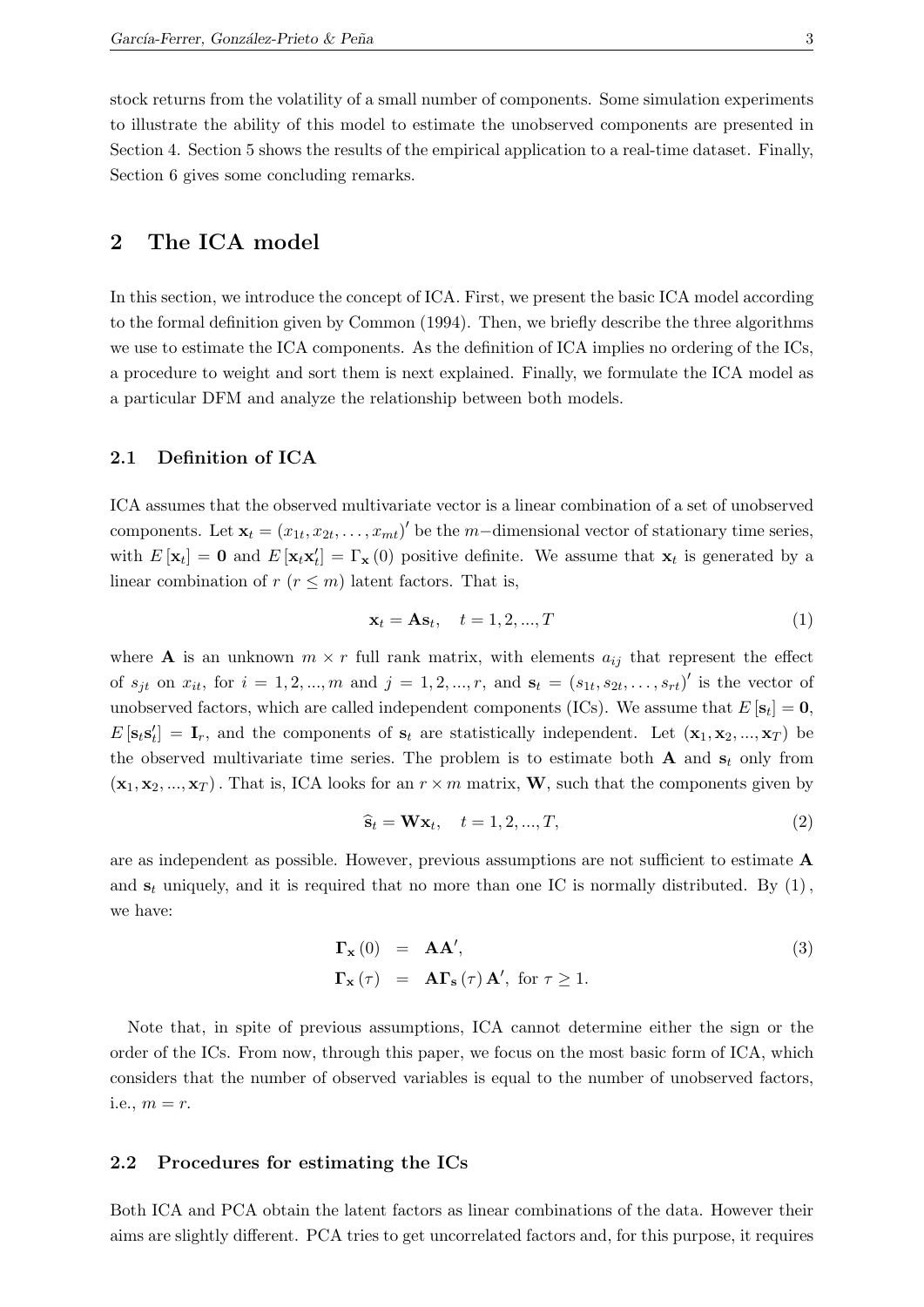the matrix **W** such that  $WW' = I$ , and the rows of **W** are the projection vectors that maximize the variance of the estimated unobserved factors,  $\hat{s}_t$ . On the other hand, the most often used methods for estimating the ICs impose the restriction that the rows of  $W$  are the directions that maximize the independence of  $\hat{\mathbf{s}}_t$ .

Three main ICA algorithms have been proposed: JADE (Cardoso and Souloumiac, 1993) and FastICA (Hyvärinen, 1999; Hyvärinen and Oja, 1997) are based on the non-gaussianity of the ICs, while SOBI (Belouchrani et al., 1997) is based on the temporal independence of the data. Before the application of any of these algorithms, it is useful to standardize the data. Thus, we search for a linear transformation of  $\mathbf{x}_t$ ,  $\mathbf{z}_t = \mathbf{M}\mathbf{x}_t$ , where **M** is an  $m \times m$  matrix such that the m–dimensional vector  $z_t$  has identity covariance matrix. This multivariate standardization is carried out as follows. From

$$
\Gamma_{\mathbf{x}}(0) = E\{\mathbf{x}_t \mathbf{x}_t'\} = \mathbf{EDE}',\tag{4}
$$

where  $\mathbf{E}_{m \times m}$  is the orthogonal matrix of eigenvectors, and  $\mathbf{D}_{m \times m}$  the diagonal matrix of eigenvalues, then  $\mathbf{M} = \mathbf{D}^{-1/2} \mathbf{E}'$ . The model (1) in terms of  $\mathbf{z}_t$ , is

$$
\mathbf{z}_t = \mathbf{U}\mathbf{s}_t,\tag{5}
$$

where  $U = MA$  is, by (3) and (4), an  $m \times m$  orthogonal matrix. Therefore, the multivariate standardization of the original data guarantees the orthogonality of the loading matrix.

#### 2.2.1 Joint Approximate Diagonalization of Eigen-matrices: JADE

JADE (Cardoso and Souloumiac, 1993) estimates the ICs maximizing their non-gaussianity. After whitening the observed data, JADE looks for a matrix,  $U' = (MA)'$ , such that the components given by

$$
\widehat{\mathbf{s}}_t^J = \mathbf{U}' \mathbf{z}_t,\tag{6}
$$

are maximally non-gaussian distributed. Under the non-gaussianity assumption, the information provided by the covariance matrix of the data,  $\Gamma_{\mathbf{z}}(0) = E\left\{ \mathbf{z}_t \mathbf{z}_t' \right\} = \mathbf{I}$ , is not sufficient to compute (6), and higher-order information is needed. Cardoso and Souloumiac (1993) use the cumulants, which are the coefficients of the Taylor series expansion of the characteristic function. In practice, it is enough to take into account fourth-order cumulants, which are defined as:

$$
cum_4(z_{it}, z_{jt}, z_{ht}, z_{lt}) = E\{z_{it}z_{jt}z_{ht}z_{lt}\} - E\{z_{it}z_{jt}\}E\{z_{ht}z_{lt}\} - E\{z_{it}z_{ht}\}E\{z_{jt}z_{ht}\} - E\{z_{it}z_{ht}\}E\{z_{jt}z_{ht}\},
$$
\n(7)

and the fourth-order cumulant tensor associated to  $z_t$  is a  $m \times m$  matrix given by

$$
[Q_{\mathbf{z}}(\mathbf{Q})]_{ij} = \sum_{k,l=1}^{r} cum_4(z_{it}, z_{jt}, z_{kt}, z_{lt}) q_{kl},
$$

where  $\mathbf{Q} = (q_{kl})_{k,l=1}^m$  is an arbitrary  $m \times m$  matrix, and  $cum_4(z_i, z_j, z_k, z_l)$  is like in (7). It is easy to see that a set of random vectors is independent if all their cross-cumulants of order higher than two are equal to zero. Therefore,  $\hat{\mathbf{s}}_t^J$  will be maximally independent if its associated fourth order cumulant tensor,  $Q_{\hat{\mathbf{s}}_t^J}(\cdot)$ , is maximally diagonal. Cardoso and Soloumiac (1993) show that given a set of  $m \times m$  matrices,  $\Im = {\bf Q}_1, \cdots, {\bf Q}_q$ , there exists an orthogonal transformation,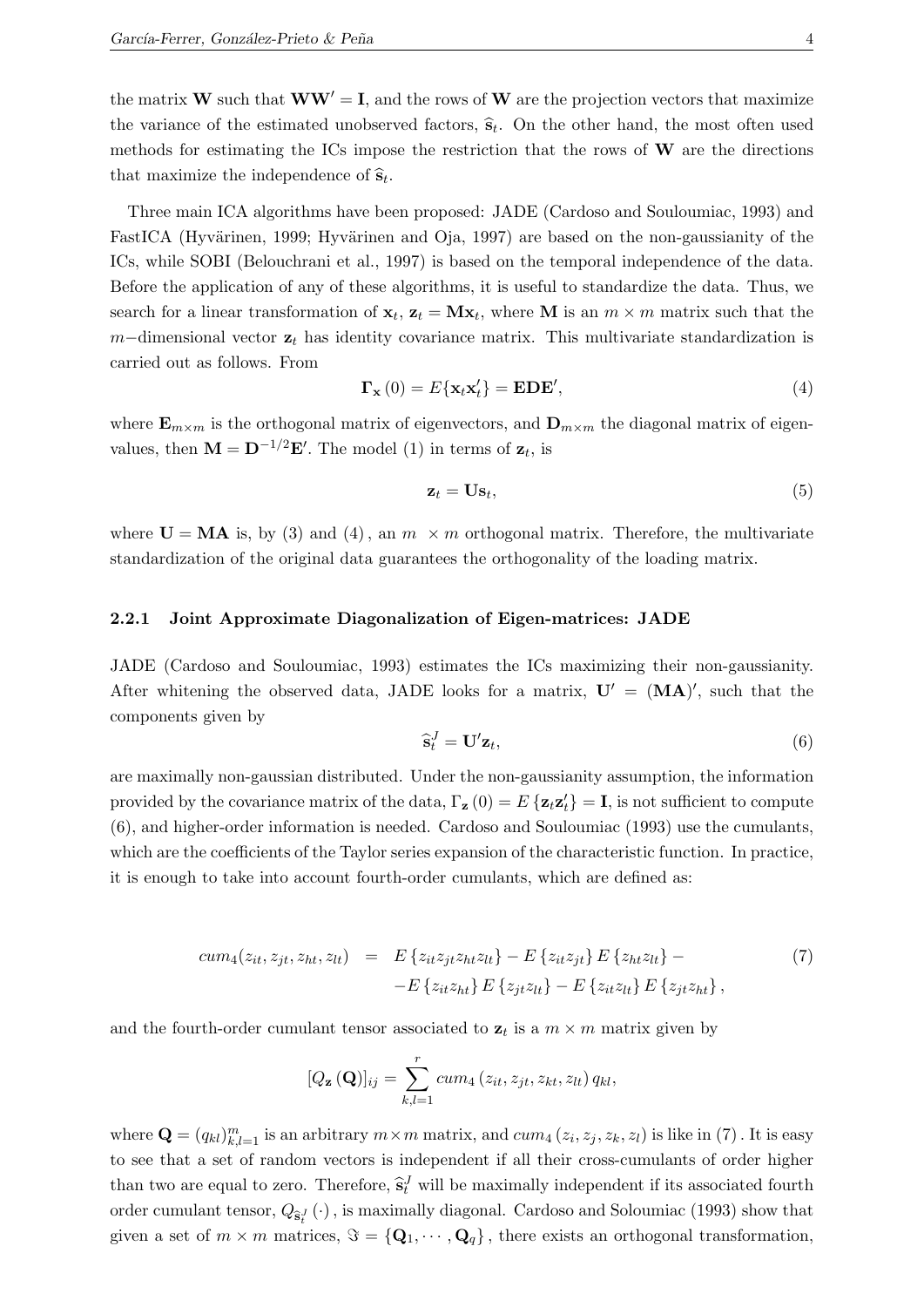**V**, such that the matrices  ${\bf V}'Q_z({\bf Q}_i) {\bf V}$ ,  ${\bf Q}_{i \in \Im}$  are approximately diagonal. Then  ${\bf V} = {\bf U}'$ , and the latent factors are estimated as in (6). JADE uses an iterative process of Jacobi rotations to solve the joint diagonalization of several cumulants matrices. It is a very efficient algorithm in low dimensional problems, but when the dimension increases, it requires high computational cost.

#### 2.2.2 Fast Fixed-Point Algorithm: FastICA

FastICA is a fixed-point algorithm for non-adaptative environments, which was proposed by Hyvärinen and Oja (1997). It estimates

$$
\widehat{\mathbf{s}}_t^F = \mathbf{U}' \mathbf{z}_t \tag{8}
$$

by maximizing their kurtosis. Thus, FastICA searches the directions of projection that maximize the absolute value of the kurtosis of the  $\hat{\mathbf{s}}_t^F$ . As kurtosis is very sensitive to outliers, FastICA is not a robust algorithm. Hyvärinen (1999) proposes a more robust version of FastICA using an approximation of negentropy instead of kurtosis to measure the non-gaussianity of the ICs. Negentropy is the normalized version of entropy given by:

$$
J\left(\widehat{\mathbf{s}}_t^F\right) = H\left(\widehat{\mathbf{s}}_t^g\right) - H\left(\widehat{\mathbf{s}}_t^F\right),\,
$$

where  $\hat{\mathbf{s}}_t^g$ <sup>q</sup> is a gaussian vector of the same correlation matrix as  $\hat{\mathbf{s}}_t^F$ , and  $H(\cdot)$  is the entropy of a random vector defined as  $H\left(\hat{\mathbf{s}}_t^F\right) = -E\left\{\log p_{\hat{\mathbf{s}}_t^F}\left(\xi\right)\right\}$ , where  $p_{\hat{\mathbf{s}}_t^F}\left(\cdot\right)$  is the density function of  $\hat{\mathbf{s}}_t^F$ . Negentropy is a good index for non-gaussianity because it is always non-negative and it is zero *iff* the variable is gaussian distributed. Therefore, the ICs, given by  $(8)$ , are estimated as the projections of the data in the directions such that the negentropy of  $\hat{\mathbf{s}}_t^F$  is maximum. The main advantage of FastICA is that it converges in a few number of iterations.

#### 2.2.3 Second-Order Blind Identification: SOBI

Belouchrani et al. (1997) extended the previous work of Tong et al. (1990), and proposed the SOBI algorithm. SOBI requires that the ICs, given by

$$
\widehat{\mathbf{s}}_t^S = \mathbf{U}' \mathbf{z}_t,\tag{9}
$$

will be mutually uncorrelated for a set of time lags. That is, a set of time delayed covariance matrices of  $\hat{\mathbf{s}}_t^S$ ,

$$
\Gamma_{\mathbf{s}}\left(\tau\right) = E\left\{\hat{\mathbf{s}}_{t}^{S}\hat{\mathbf{s}}_{t-\tau}^{S\prime}\right\}, \text{ for } \tau \ge 1,
$$
\n
$$
(10)
$$

should be diagonal. SOBI searches for an orthogonal transformation that jointly diagonalizes (10). This algorithm also applies whitening as a preprocessing procedure, and the covariance structure of the whitened data model (5) is given by:

$$
\Gamma_{\mathbf{z}}\left(\tau\right) = \mathbf{U}\Gamma_{\mathbf{s}}\left(\tau\right)\mathbf{U}', \text{ for } \tau \ge 1,
$$
\n(11)

where **U** is an orthogonal matrix. Therefore,

$$
\Gamma_{\mathbf{s}}\left(\tau\right) = \mathbf{U}' \mathbf{\Gamma}_{\mathbf{z}}\left(\tau\right) \mathbf{U}, \text{ for } \tau \ge 1. \tag{12}
$$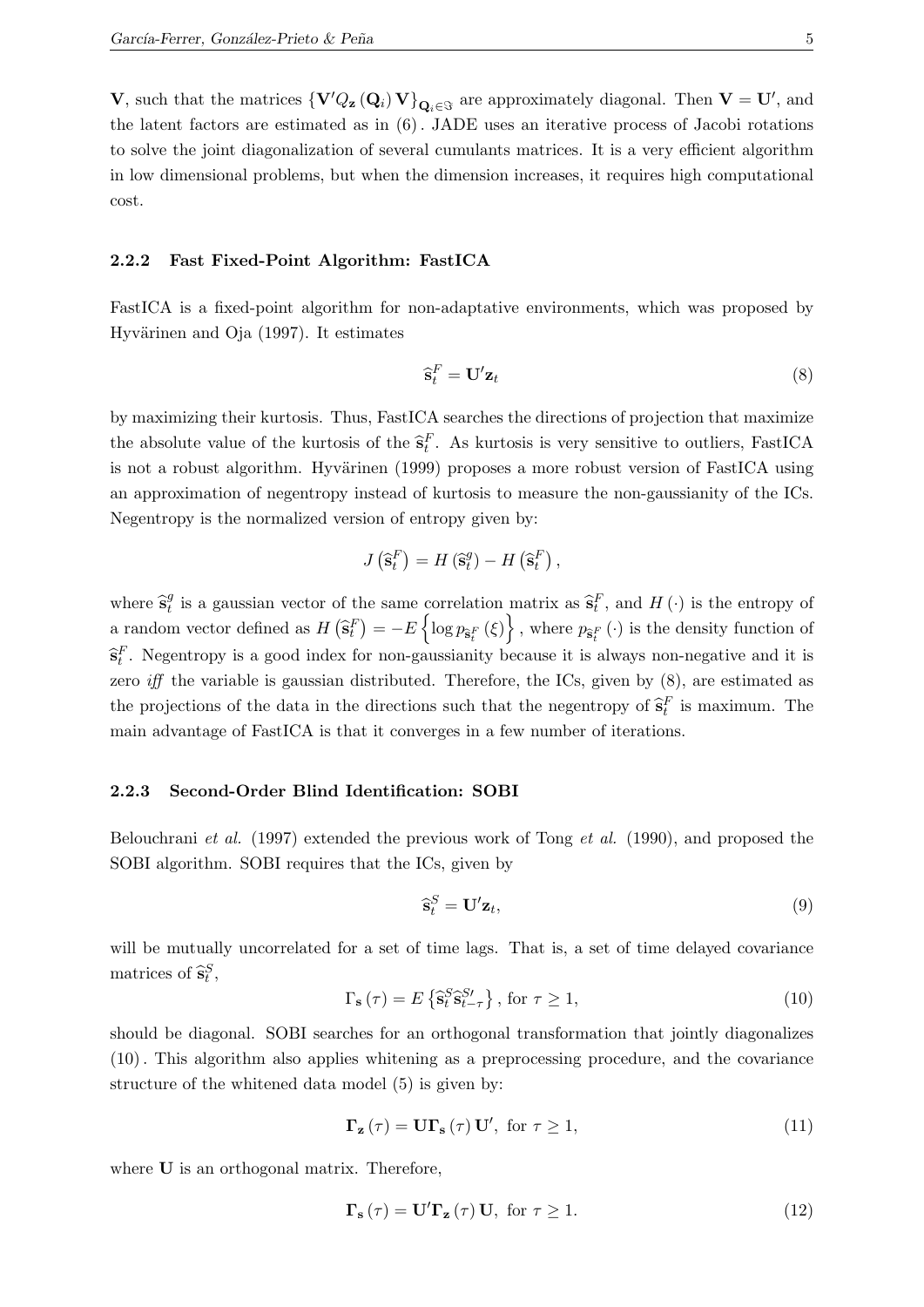Thus, SOBI searches for an orthogonal transformation that will be the joint diagonalizer of the set of time delayed covariance matrices,  $\{\Gamma_{s}(\tau_q)\}_{\tau_q\in\mathcal{I}}$ . The optimization problem is to minimize

$$
F(\mathbf{U}) = \sum_{\tau_q \in \mathcal{I}} \mathbf{off} \left( \mathbf{U}' \mathbf{\Gamma}_{\mathbf{z}} \left( \tau \right) \mathbf{U} \right),
$$

where 'off' is a measure of the non-diagonality of a matrix, which is defined by the sum of the squares of their off-diagonal elements. SOBI solves this problem using Jacobi rotation techniques. Belouchrani et al. (1997) show that this problem has a unique solution: if there exists two different ICs that have different autocovariances for at least one time-lag, then the joint diagonalizer, U, exists and it is unique. That is, if for all  $1 \leq i \neq j \leq r$ , there is any  $q = 1, ..., K$  such that  $\gamma_{s_i}(\tau_q) \neq \gamma_{s_j}(\tau_q)$ , then the components of  $\hat{s}_i^S$  can be separated, they are unique, and lagged uncorrelated. Note that SOBI cannot get the ICs if they have identical autocovariances for the lags considered.

#### 2.2.4 Weighting the ICs

After estimating the components, we should decide which of them are more important to explain the underlying structure of the observed data. Note that the PCs are sorted in terms of variability, but the ICs are undeterminated with respect to the order. Following Back and Weigend (1997), we sort the ICs in terms of their explained variability. According to model (1) , the ith observed variable is given by  $x_{it} = \sum_{j=1}^{m} a_{ij} s_{jt}$ , and its variance is

$$
var(x_{it}) = \sum_{i=1}^{m} a_{ij}^2, \ \forall \ i = 1, ..., m.
$$
 (13)

For each  $x_{it}$ , with  $i = 1, ..., m$ , Back and Weigend (1997) define the weighted ICs in terms of the elements of the *ith* row of **A** as  $\mathbf{s}_t^{w(i)} = diag(a_{i1}, a_{i2}, \ldots, a_{im}) \mathbf{s}_t$ . That is, for each  $x_{it}$ , the jth weighted IC is given by  $s_{jt}^{w(i)} = a_{ij}s_{jt}$ , for  $j = 1, ..., m$ , and its variance is

$$
var\left(s_{jt}^{w(i)}\right) = a_{ij}^2, \forall i, j = 1, ..., m.
$$
\n(14)

Therefore, from (13) and (14), the variance of  $x_{it}$  which is explained by  $s_{jt}^{w(i)}$  is computed as:

$$
\nu_j^i = \frac{a_{ij}^2}{\sum_{i=1}^m a_{ij}^2}.\tag{15}
$$

The total variance of  $x_t$  explained by the *j*th IC is given by:

$$
\vartheta_j = \frac{\sum_{i=1}^m \nu_j^i}{\sum_{j=1}^m \left(\sum_{i=1}^m \nu_j^i\right)}, \quad \forall j = 1,...,m.
$$

Thus, after getting  $\{\vartheta_1, \vartheta_2, ..., \vartheta_m\}$ , we can sort the ICs in terms of variability. The most important ICs will be those that explain the maximum variance of  $\mathbf{x}_t$ .

#### 2.3 ICA and the Dynamic Factor Model

Suppose that, in the basic ICA model, there are r gaussian components,  $\mathbf{s}_t^{(1)} = (s_{1t}, \ldots, s_{rt})'$  with  $r < m$ , representing the common dynamic of the time series, but the other  $m - r$  components,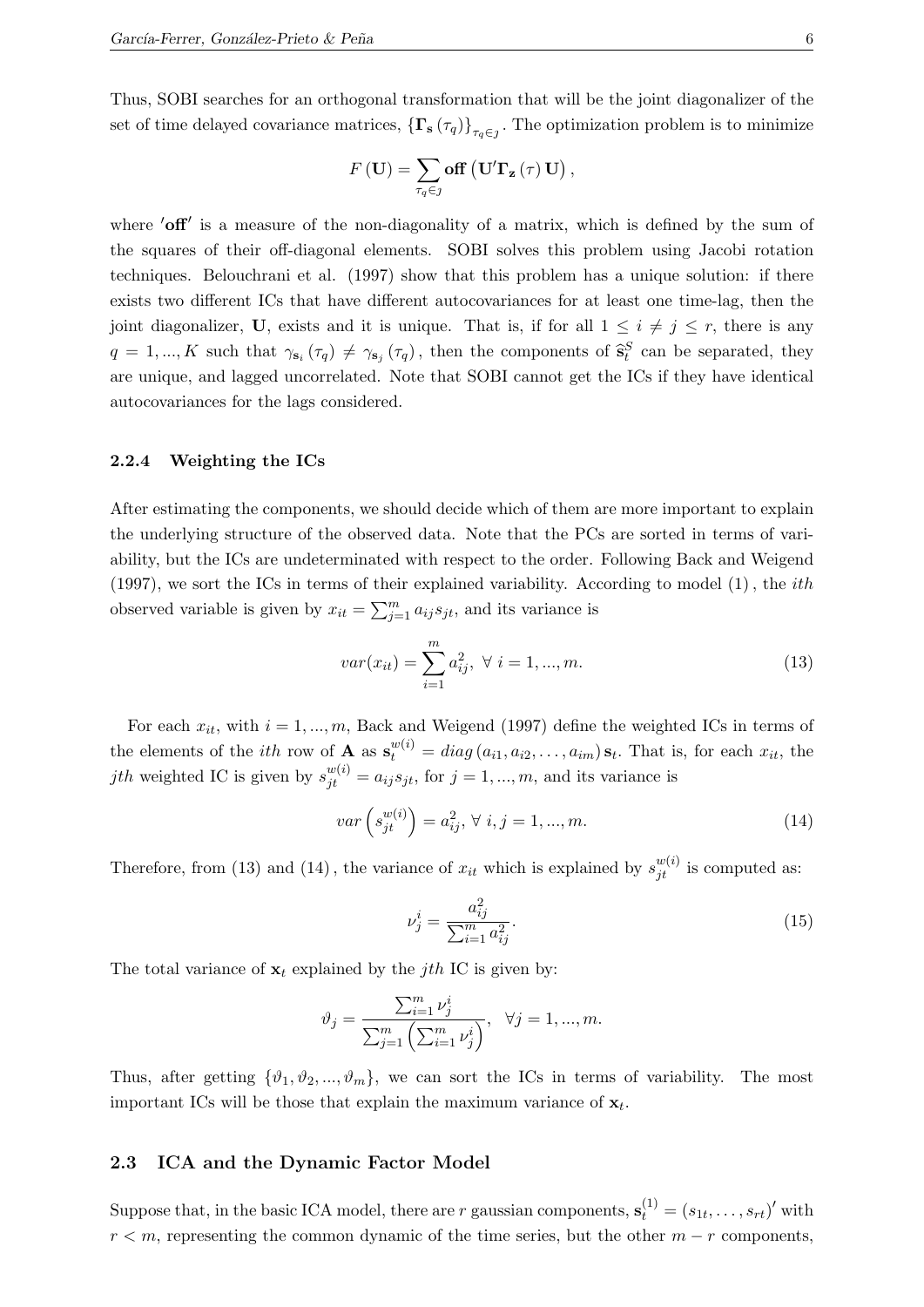$\mathbf{s}_{t}^{(2)} = (s_{r+1t}, \ldots, s_{mt})'$ , are Gaussian. Then we can split the matrix  $\mathbf{A} = [\mathbf{A}_1 \mathbf{A}_2]$  accordingly and write

$$
\mathbf{x}_t = \mathbf{A}_1 \mathbf{s}_t^{(1)} + \mathbf{A}_2 \mathbf{s}_t^{(2)}.
$$
 (16)

Calling  $n_t = A_2 s_t^{(2)}$ <sup>(2)</sup> to the vector of Gaussian noise we have  $\mathbf{x}_t = \mathbf{A}_1 \mathbf{s}_t^{(1)} + \mathbf{n}_t$ , which is similar to the DFM studied by Peña and Box (1987). However, there are two main differences between these models. First, in the factor model, the r common factors,  $\mathbf{s}_t^{(1)}$  $t^{(1)}$ , are assumed Gaussian and linear, whereas here they are non Gaussian. Second, in the standard factor model the covariance matrix of the noise is of full rank, whereas here it will have rank equal to  $m - r$ . This last constraint can be relaxed by assuming that the ICA model is contaminated with some Gaussian error model, as in  $x_t = As_t + u$ , where **u** is Gaussian. Note that the latent factors of the DFM can be estimated by using PCA (see, for example, Stock and Watson, 2002).

# 3 The GICA-GARCH model

This section presents the GICA-GARCH model as a new multivariate volatility model. From now on, let  $\mathbf{x}_t = (x_{1t}, x_{2t}, \dots, x_{mt})'$  be the vector of m financial time series. First, we introduce the GICA-GARCH model, give its mathematical formulation, and describe the structure of the ICA components. Then, we explain how our model is used to forecast the volatility of a vector of financial data from the volatility of a set of ICs. Finally, we relate the GICA-GARCH model to other factor GARCH models. In particular, we show that the GICA-GARCH model can be seen as a particular dynamic factor GARCH model.

#### 3.1 The model

Empirical evidence reveals that financial assets cannot be predicted at short horizons, but it is well known that we can forecast their conditional variance using a particular GARCH model (Engel, 1982; Bollerslev, 1986). Therefore, we focus our analysis on forecasting the volatility of the observed financial time series. Let us assume that  $x_t$  is a linear combination of a set of independent factors given by (1). Financial time series are characterized by the presence of clusters of volatility, and this implies that the unobserved factors will follow conditionally heteroskedastic processes. We suppose that the vector of unobserved components,  $s_t$ , follows an r-dimensional  $ARMA(p, q)$  model with  $GARCH(p', q')$  disturbances:

$$
\mathbf{s}_t = \sum_{i=1}^p \mathbf{\Phi}_i \mathbf{s}_{t-i} + \sum_{l=0}^q \mathbf{\Theta}_l \mathbf{e}_{t-l},
$$
\n(17)

where  $\mathbf{\Phi}_i = diag\left(\phi_i^{(1)}\right)$  $\left(\begin{matrix} 1\\i \end{matrix}\right),...,\phi_{i}^{(r)}$  with  $|\phi_{i}^{(j)}\rangle$  $\left|\frac{\dot{y}}{i}\right|$  < 1  $\forall j$ ,  $\mathbf{\Theta}_{l} = diag\left(\theta_{l}^{(1)}\right)$  $\theta_l^{(1)}, \ldots, \theta_l^{(r)}$  with  $\mathbf{\Theta}_0 = \mathbf{I}_r$  and  $|\theta_l^{(j)}\>$  $\vert v_i^{(j)} \vert < 1$   $\forall j$ , and  $\mathbf{e}_t$  is an r-dimensional vector of conditionally heteroskedastic errors given by:

$$
\mathbf{e}_t = \mathbf{H}_t^{1/2} \varepsilon_t,\tag{18}
$$

where  $\varepsilon_t \sim iid(\mathbf{0}, \mathbf{I}_r)$  and  $\mathbf{H}_t^{1/2} = diag(\sqrt{h_{jt}})$  is an  $r \times r$  positive definite diagonal matrix such that

$$
h_{jt} = \alpha_0^{(j)} + \sum_{i=1}^{p'} \alpha_i^{(j)} e_{jt-i}^2 + \sum_{l=1}^{q'} \beta_l^{(j)} h_{jt-l}, \text{ for } j = 1, ..., r,
$$
 (19)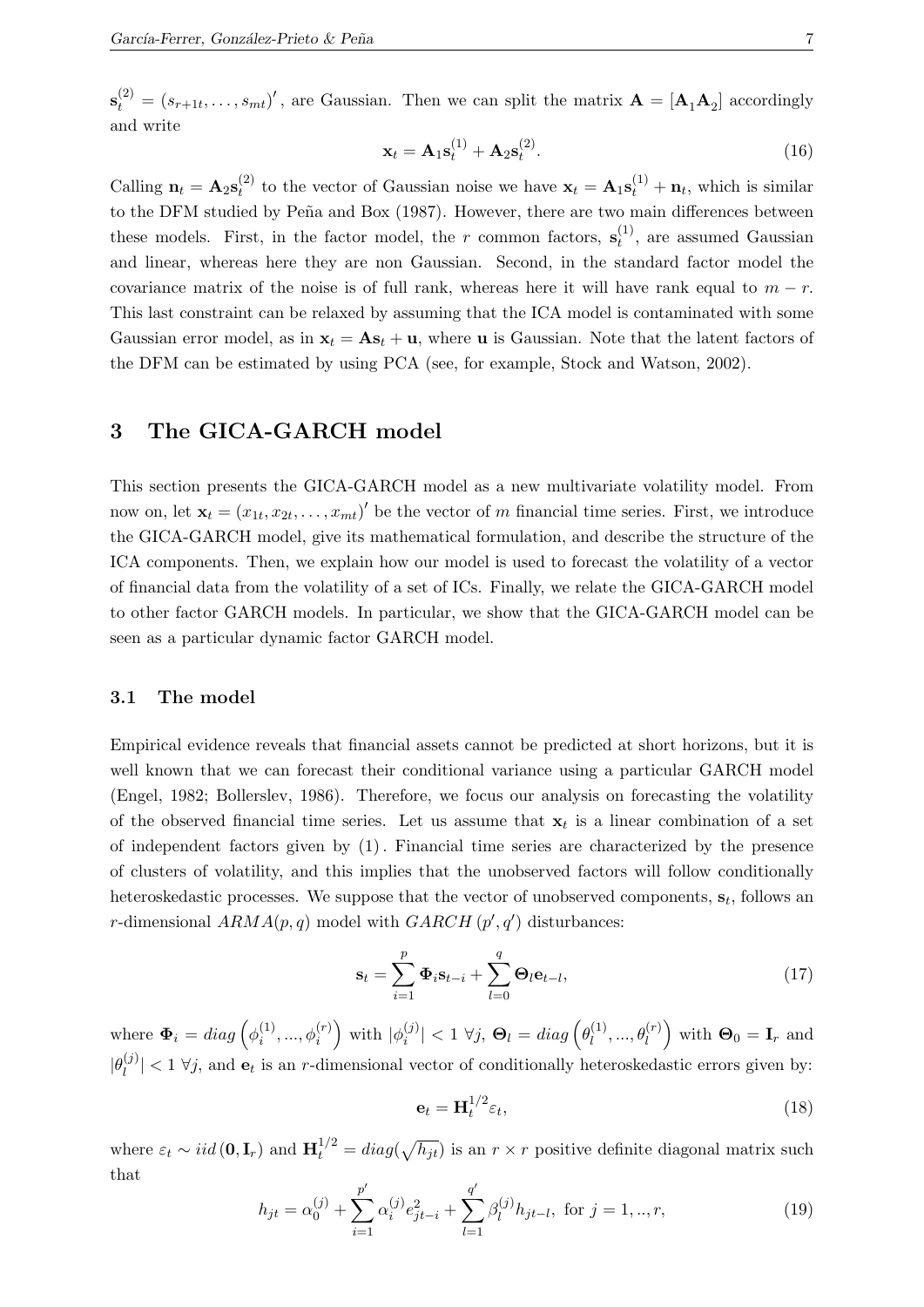where  $h_{it}$  is a stationary process, independent of  $\varepsilon_{it}$ , and it is the conditional variance of the jth IC:  $h_{jt} = V(e_{jt}|\mathbf{I}_{t-1}) = V(s_{jt}|\mathbf{I}_{t-1})$ , where  $\mathbf{I}_{t-1}$  is the past information available until time t − 1. In order to ensure a positive  $h_{jt} > 0$ ,  $\forall j$ , it is assumed that  $\alpha_0^{(j)} > 0$ ,  $\alpha_i^{(j)} \ge 0$ ,  $\beta_i^{(j)} \ge 0$ , and  $\sum_{i=1}^{\max(p',q')}\left(\alpha_i^{(j)}+\beta_i^{(j)}\right)$  $\binom{f^{(j)}}{i}$  < 1 (see Bollerslev, 1986).

From  $(1)$ , we have that the conditional covariance matrix of  $\mathbf{x}_t$  is:

$$
\Omega_t = V(\mathbf{x}_t | \mathbf{I}_{t-1}) = \mathbf{A} \mathbf{H}_t \mathbf{A}',\tag{20}
$$

where  $\mathbf{H}_t = diag(h_{1t},..., h_{rt})$  is the  $r \times r$  conditional covariance matrix of  $\mathbf{s}_t$  at time time t. That is, we can forecast the volatility of the stock returns from the predicted volatility of the components. Note that we have assumed that  $H_t$  is diagonal, but the ICs are only unconditionally independent. In order to guarantee the diagonality of  $H_t$ , we should assume that the conditional correlations of the ICs are zero. This assumption allows us to achieve our purpose: estimating a multivariate GARCH model from a small number of GARCH univariate models, and therefore, reducing considerably the number of parameters to be estimated.

#### 3.2 Identification of the factors

In practice, we separate the estimation of the factors from fitting their volatility models. First, we apply ICA to identify the underlying independent components. Any of the previous ICA algorithms standardizes the data as a preprocessing step, and solves the basic ICA model for the normalized data, which is given by equation (5). Thus, JADE, FastICA, and SOBI will estimate the loading matrix, that is orthogonal, and the m ICs, defined by equation  $(6)$ ,  $(8)$ , and (9), respectively. After estimating the model, we weight the ICs according to the procedure explained in (2.2.4.): we sort the ICs in terms of their explained total variability and the first few are the most important ICs. Hence, we split the vector of ICs as  $\mathbf{s}_t = [\mathbf{s}_t^{(1)}]$  $\mathbf{s}_t^{(1)}\mathbf{s}_t^{(2)}$  $t_t^{(2)}$ , where  $s_t^{(1)} =$  $(s_{1t},...,s_{rt})'$  are the r ICs, with  $r < m$ , which we choose to represent the data, and  $\mathbf{s}_t^{(2)} =$  $(s_{r+1},\ldots,s_{mt})'$  are the  $m-r$  ICs which we consider as noise. From now on, we focus on the r selected ICs and we fit an univariate  $ARMA(p, q) - GARCH(p', q')$  for each one of them. We estimate the univariate volatility of each IC and generate the conditional covariance matrix of  $\mathbf{s}_t^{(1)}$  $t<sup>(1)</sup>$ , **H**<sub>t</sub>. Finally, we get the conditional covariance matrix of the observed data from (20) and its *ith* diagonal term,  $\gamma_{it}^2 = \sum_{j=1}^r h_{jt} a_{ij}^2$ , is the conditional variance of  $x_{it}$ , for  $i = 1, 2, ..., m$ .

Note that the performance of the GICA-GARCH model depends on the method we apply to estimate the ICs. We will investigate the usefulness of the three algorithms presented in section 2. Since we have seen that they use different estimation principles (JADE and FastICA nongaussianity, and SOBI dynamic uncorrelation) the performance of the algorithms is expected to depend on the features of the data.

Financial data usually tend to exhibit fat-tailed distributions. The kurtosis coefficient is a popular measure for the thickness of the tails and financial data have excess kurtosis. Furthermore, they have small lagged autocorrelation coefficients. Then, it seems that JADE and FastICA could work better for financial data than SOBI. On the other hand, when the data have significant correlation structure, SOBI may be the most appropiated algorithm to estimate the ICs.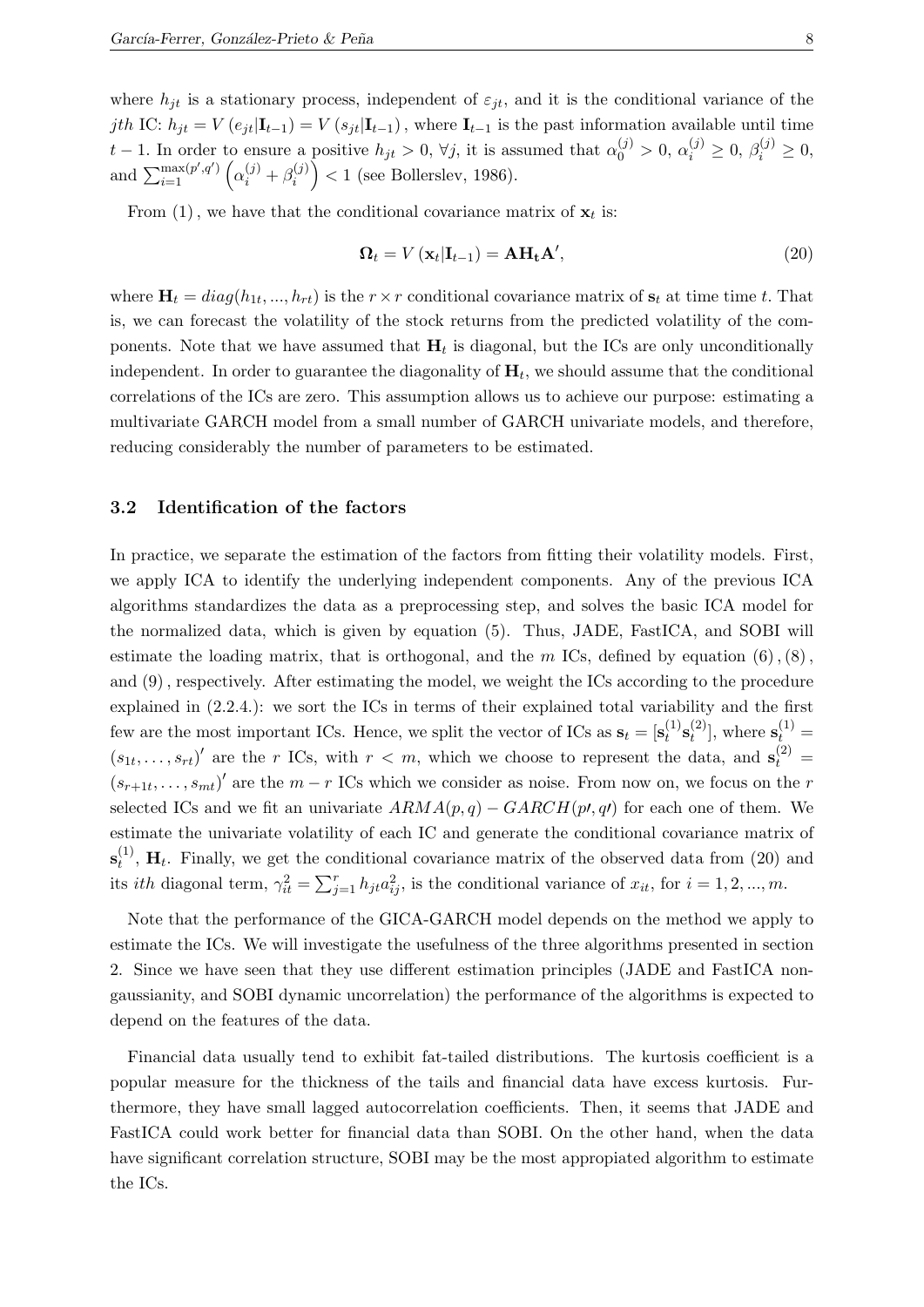#### 3.3 The GICA-GARCH model as a dynamic factor GARCH model

The GICA-GARCH model can be seen as a particular multivariate factor GARCH model where the comovements of the data are driven by a small number of ICs. Suppose that in basic ICA model, the r components of  $\mathbf{s}_t^{(1)}$  $t^{(1)}$ , with  $r < m$ , are the key factors describing the common behavior of the financial markets, and the other  $m - r$  components,  $\mathbf{s}_t^{(2)}$  $t^{(2)}$ , are considered as noise in the error term. That is, we can split the matrix  $\mathbf{A} = [\mathbf{A}_1 \mathbf{A}_2]$  accordingly and write

$$
\mathbf{x}_t = \mathbf{A}_1 \mathbf{s}_t^{(1)} + \mathbf{n}_t,\tag{21}
$$

where  $\mathbf{n}_t = \mathbf{A}_2 \mathbf{s}_t^{(2)}$  $t_t^{(2)}$  is the error term. We assume that common factors are conditionally heteroskedastic and evolve according to a univariate  $ARMA(p, q) - GARCH(p, q)$ , that is,  $\mathbf{s}_t^{(1)}$  $t_t^{(1)}$ ,  $\mathbf{I}_{t-1} \sim D(\mu_t, \mathbf{H}_t)$ , where  $\mathbf{H}_t$  is a diagonal  $r \times r$  matrix containing the conditional variance of the common components. From this formulation, the GICA-GARCH model is related to the dynamic factor GARCH (Alessi et al., 2006). However, there are two main differences between these two models. First, in the dynamic factor GARCH model, the heteroskedastic components  $\mathbf{s}_t^{(1)}$  $t_t^{(1)}$  are assumed to be conditionally Gaussian and  $\mu_t = 0$ , whereas in the GICA-GARCH they can be non Gaussian, and they are allow to have a non zero conditional mean. Second, in the dynamic factor GARCH model, the conditional variance of the observed data depends on the common and idiosyncratic components, whereas in the GICA-GARCH the volatility of the data is estimated from the volatilities of the common components. Note also that in the dynamic factor GARCH model the covariance matrix of the noise is of full rank, whereas in the GICA-GARCH it will have rank equal to  $m-r$ , but this assumption can be relaxed easily by assuming an additional measurement noise so that the covariance matrix is a full rank matrix.

Moreover, the GICA-GARCH model given by (21) can be seen as a conditionally heteroskedastic factor model (Diebold and Nerlove, 1989),

$$
\mathbf{x}_t = \mathbf{A}_1 \mathbf{s}_t^{(1)} + \mathbf{u}_t, \n\left( \begin{array}{c} \mathbf{s}_t^{(1)} \\ \mathbf{u}_t \end{array} \right) | \mathbf{I}_{t-1} \sim D \left\{ \left( \begin{array}{c} \mu_t \\ \mathbf{0} \end{array} \right), \left( \begin{array}{cc} \mathbf{H}_t & \mathbf{0} \\ \mathbf{0} & \mathbf{\Gamma} \end{array} \right) \right\}
$$

where  $\mathbf{u}_t$  is a  $m \times 1$  vector of idiosyncratic noises, which are conditionally orthogonal to  $\mathbf{s}_t^{(1)}$  $\stackrel{(1)}{t},$ and  $\Gamma$  is an  $m \times m$  positive definite matrix that represents the constant conditional idiosyncratic variances. According to the conditionally heteroskedastic factor model, the conditional covariance matrix of the data is  $\mathbf{\Omega}_t = \mathbf{A}_1 \mathbf{H}_t \mathbf{A}'_1 + \mathbf{\Gamma}$ , and, in practice, it can be approximated as

$$
\mathbf{\Omega}_t = \mathbf{A}_1 \mathbf{H}_t \mathbf{A}_1',\tag{22}
$$

with an accuracy that depends on the number of common components, r, which are chosen. Note that the approximation given by (22) is equivalent to the way we estimate the conditional covariance matrix of  $x_t$  according to the GICA-GARCH model. The main difference between these two models is that, in the conditionally heteroskedastic factor model, the noise has a full rank conditional covariance matrix, whereas in the GICA-GARCH model it will have rank equal to  $m - r$ .

In summary, the GICA-GARCH model can be seen as a factor GARCH model with unconditionally independent factors, and offers a new approach for estimating multivariate GARCH models as linear combination of several univariate GARCH models. It is also an extension of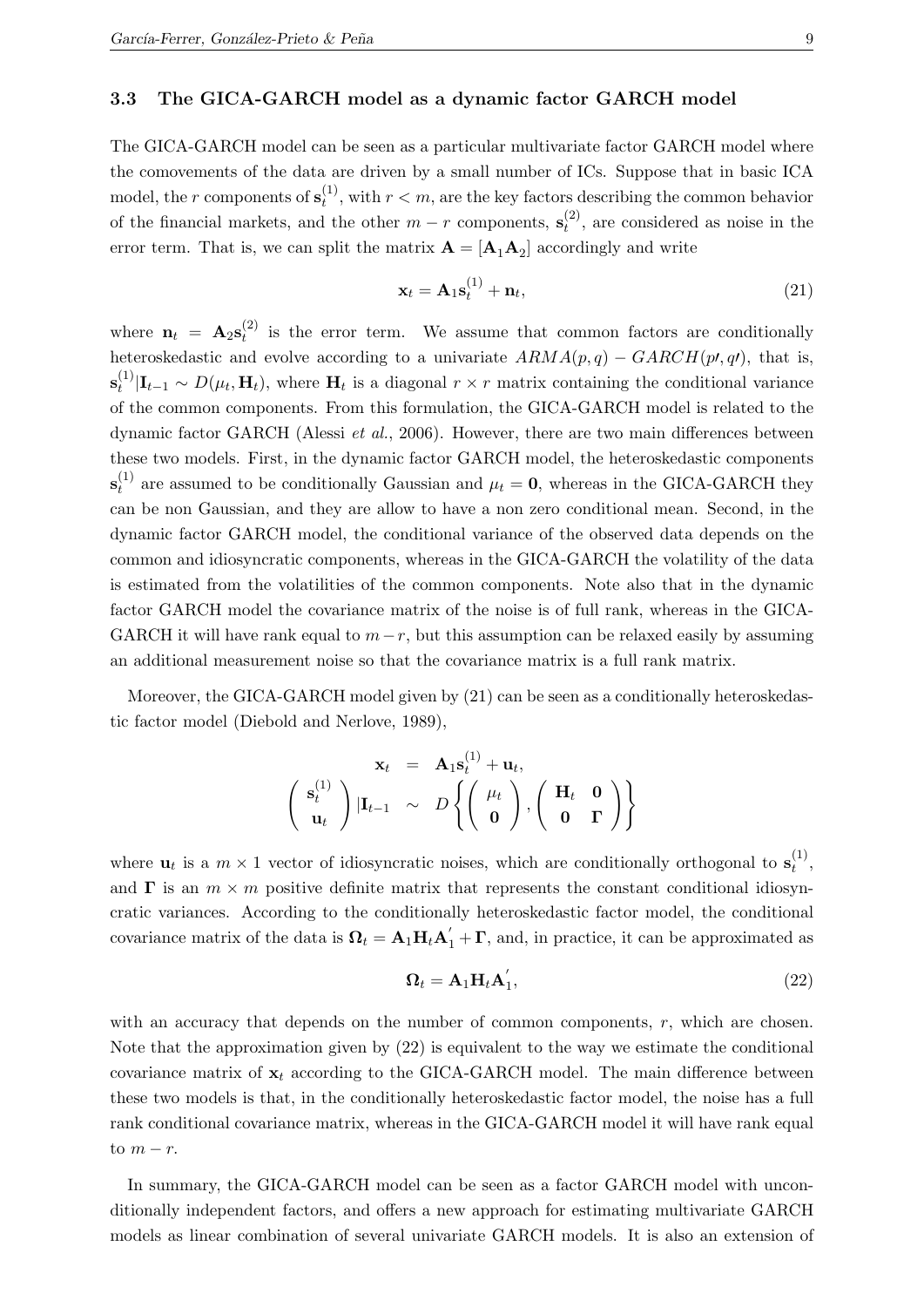the (generalized) orthogonal GARCH model ((G)O-GARCH) (Alexander, 2001; van der Weide, 2002), that assumes only unconditionally uncorrelated factors. These models use a small number of factors compared to the number of observed financial time series, and transform the problem to estimate a multivariate GARCH model into a small number of univariate volatility models. Furthermore, the GICA-GARCH model is related to the work proposed by Fan et al. (2008) that models multivariate volatilities through conditionally uncorrelated components.

### 4 Simulation experiments

In this section, we present two simulation experiments to show the effectiveness of ICA versus PCA with non linear data. First, we consider a set of non-linear factors without conditional heteroskedasticity. Second, we consider factors which are conditionally heteroskedastic. In this second experiment we allow for both zero conditional mean and dynamic non-linear components. In order to analyze the performance of ICA and PCA we compute the correlation coefficient between each original component and its estimation. Moreover, we compute the Euclidean distance between the original and the estimated components as  $d(s_j, \widehat{s}_j^{(\cdot)})$  $\binom{(\cdot)}{j} = \sqrt{\sum_{t=1}^{T} \left( s_{jt} - \widehat{s}_{jt}^{(\cdot)} \right)^2},$ for  $j = 1, ..., r$ , where  $\hat{s}_{jt}^{(\cdot)}$  is the *jth* estimated component by the corresponding method.

In the first simulation exercise, we generate 6 artificially time series of 528 observations which are defined in Table 1.

Table 1: Definition of the original factors

 $s_{1t} = 2(\lfloor \frac{t}{10} \rfloor - \frac{t}{10}) + 0.2n_{1t}$  $s_{2t} = 10I_{\{t>(9+105\lfloor\frac{t}{105}\rfloor)\}} + 6I_{\{t \leq (9+105\lfloor\frac{t}{105}\rfloor)\}} + 0.01n_{2t}$  $s_{3t} = 70\sin(100\pi t^{-0.5}) + 2\sin(240\pi t^{-0.5}) + 0.4n_{3t}$  $s_{4t} = \log(n_{3t})$  $s_{5t} = -\frac{t^2}{2}$  $\frac{t^2}{2}$  exp(3 sin(2t)) + 0.1n<sub>5t</sub>  $s_{6t} = s_{6,t-12} + 0.2n_{6t}$ 

NOTE:  $n_{it} \sim N(0, 1), \forall i, \lfloor \cdot \rfloor$  is the nearest integer function, and  $I_{\{\cdot\}}$  is an indicator function

All these components with zero mean and unit variance are given in Figure 1. We generate a  $6 \times 6$  random matrix, **A**, and we mix the original components according to (1). The resulting time series vector,  $\mathbf{x}_t$ , is plotted in Figure 2.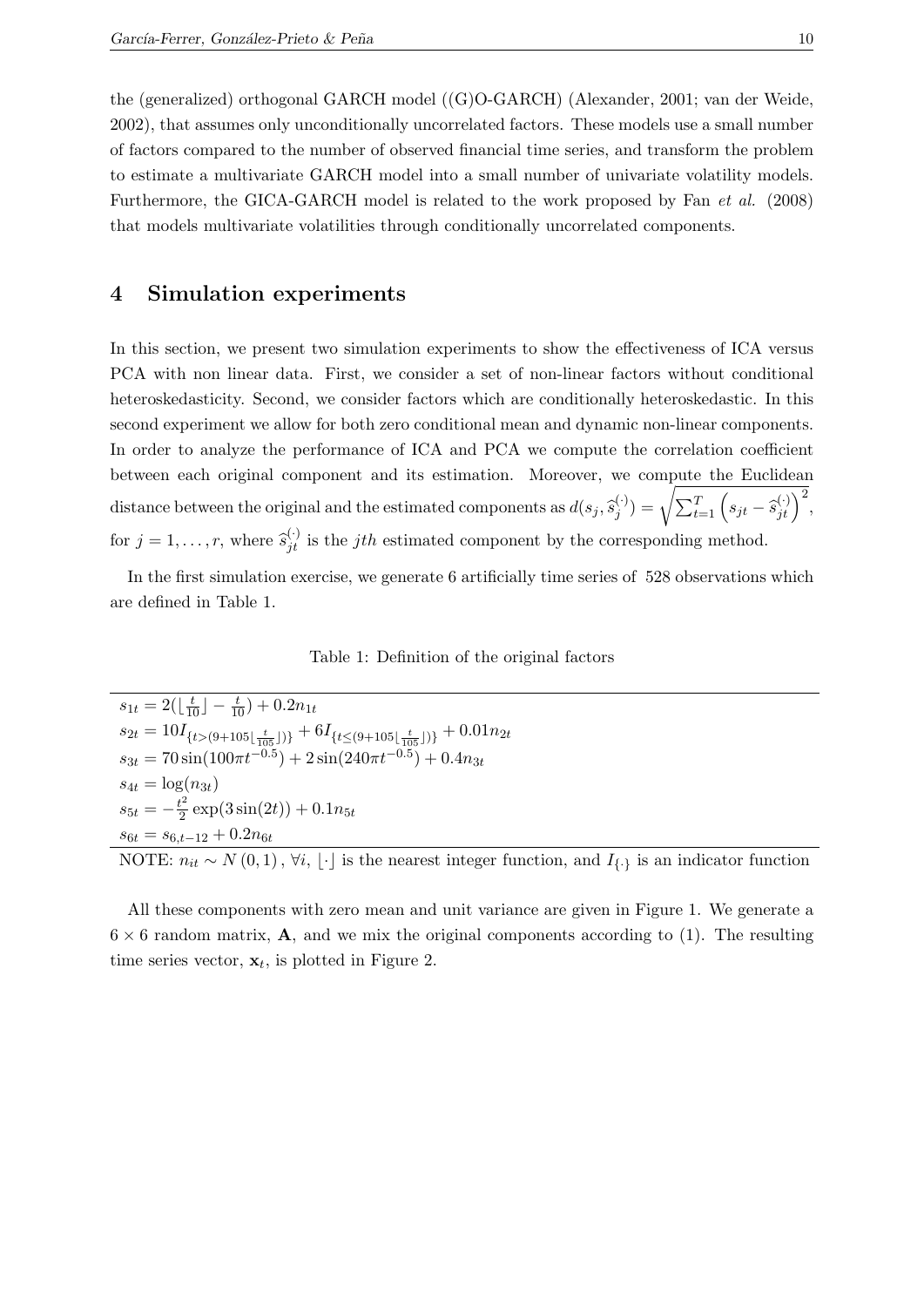

Figure 1: Original unobserved components



We apply ICA and PCA to compute the estimates  $\hat{\mathbf{A}}$  and  $\hat{\mathbf{s}}_t^{(\cdot)}$ <sup>(.)</sup>. Figures 3 shows  $\hat{\mathbf{s}}_t^{(\cdot)}$  $t<sup>0</sup>$  obtained in the four estimation methods and in the same order as the original ones. We conclude that ICA seems to perform better than PCA to estimate the non-linear factors.



(a)  $\hat{\mathbf{s}}_t^P$ : Estimated factors obtained by PCA (b)  $\hat{\mathbf{s}}_t^F$ : Estimated factors obtained by FastICA



(c)  $\hat{\mathbf{s}}_t^J$ : Estimated factors obtained by JADE (d)  $\hat{\mathbf{s}}_t^S$ :Estimated factors obtained by SOBI

Figure 3: Estimated factors using different procedures

In order to validate this intuition, Table 2 presents the correlation between the estimated and generated components and we found that the correlations coefficients are higher for the ICs. Furthermore, the Euclidean distance between the original components and the ICs is smaller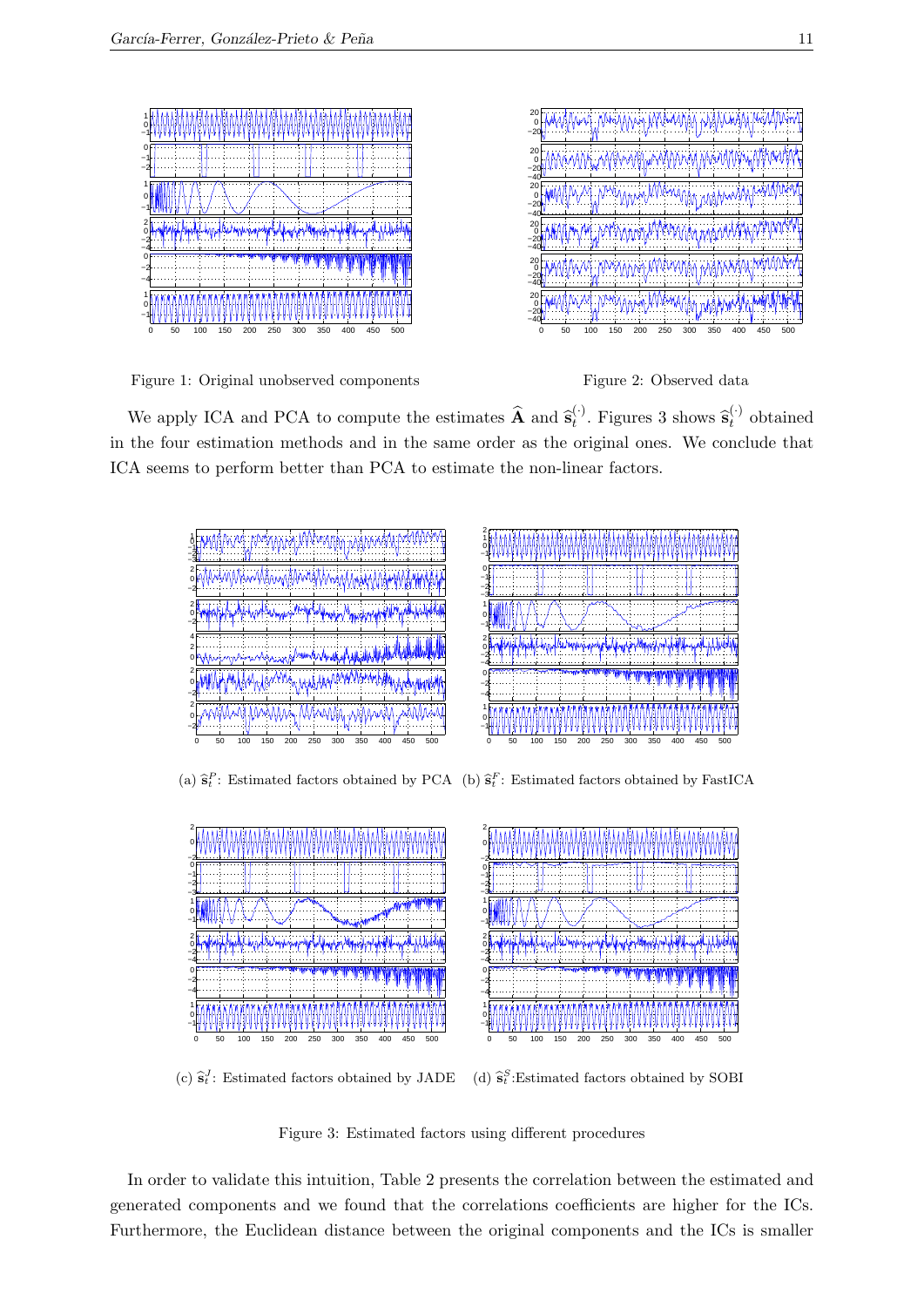than the one corresponding to PCs (see Table 3). Then, we conclude that ICA performs better than PCA to separate non-linear factors without heteroskedasticity. All ICA algorithms have a similar performance.

| Table 2: Correlation coefficient between  |  |  |  |  |  |
|-------------------------------------------|--|--|--|--|--|
| the original and the estimated components |  |  |  |  |  |

|  |  | Table 3: Euclidean distance between the |  |
|--|--|-----------------------------------------|--|
|  |  | original and the estimated components   |  |

|         | FAST  | JADE  | SOBI  | - PCA |         | FAST  | JADE  | <b>SOBI</b> | PCA    |
|---------|-------|-------|-------|-------|---------|-------|-------|-------------|--------|
| 1st     | 0.996 | 0.998 | 0.997 | 0.733 | 1st     | 1.991 | 1.519 | 1.664       | 16.782 |
| 2nd     | 0.999 | 0.999 | 0.989 | 0.687 | 2nd     | 0.886 | 0.628 | 3.416       | 18.160 |
| 3rd     | 0.994 | 0.965 | 0.998 | 0.576 | 3rd     | 2.510 | 6.090 | 1.345       | 21.131 |
| 4th     | 0.991 | 0.993 | 0.991 | 0.834 | 4th     | 3.095 | 2.640 | 3.125       | 13.230 |
| 5th     | 0.989 | 0.995 | 0.986 | 0.862 | 5th     | 3.454 | 2.404 | 3.896       | 12.072 |
| 6th     | 0.994 | 0.988 | 0.998 | 0.653 | 6th     | 2.523 | 3.531 | 1.589       | 19.130 |
| Average | 0.994 | 0.990 | 0.994 | 0.724 | Average | 2.410 | 2.802 | 2.506       | 16.751 |

In the first part of the second experiment, we generate components which have constant conditional mean but they are conditionally heteroskedastic. We generate six components of 1000 observations: three of them are gaussian random noises, and the other three are conditionally heteroskedastic processes defined in Table 4.

Table 4: Definition of the original factors

| $\breve{s}_{1t} = \sqrt{h_{1t}} \varepsilon_{1t}$ ; where $h_{1t} = 0.2 + 0.7 \breve{s}_{1t-1}^2$ ,                                     |
|-----------------------------------------------------------------------------------------------------------------------------------------|
| $\breve{s}_{2t} = \sqrt{h_{2t}} \varepsilon_{2t}$ ; where $h_{2t} = 0.021 + 0.073 \breve{s}_{2t-1}^2 + 0.906 h_{2t-1}$ ,                |
| $\ddot{s}_{3t} = \sqrt{h_{3t}} \varepsilon_{3t}$ ; where $h_{3t} = 1.692 + 0.245 \ddot{s}_{3t-1}^2 + 0.337 h_{3t-1} + 0.310 h_{3t-2}$ , |
| NOTE: $\varepsilon_{jt}$ is a random noise with zero-mean and unit variance, and it is independent of $h_{it}$ , $\forall j = 1, 2, 3$  |

We standardize the components to satisfy the requirements of ICA, and we plot them in Figure 4. Next, we generate a  $6 \times 6$  random matrix, **A**, and we compute  $\mathbf{x}_t$  (see Figure 5) according to (1).



Figure 4: Original unobserved components

2 ر<br>بم <mark>آن از از از ای</mark>لیغاز این بأراه التماس ահենահան  $\mathbf{0}$ daily described and stated of the consideration of the college and a looking −2 4<sub>f</sub> <mark>ada) yi<sup>da</sup> saha<mark>f yanah ya mala ya kara</mark> da ya da ya katika <mark>ya masa ya kara ka</mark> ya da ya ka</mark> 2 −<br>−8−4−20 4 f 2 0 <u> A Martin Hold Flyn Hal Hold Anglei (Hold Anglei)</u> −2 −4 57 0 −5 −10 2 0 <u>na historik AND Handara kasam historik</u> −2 −4 5 նի ամենանները, **հե**մնա واللممه 0 TТ −5 0 100 200 300 400 500 600 700 800 900 1000



We apply ICA and PCA to estimate the components, and compute the correlation coefficient and the Euclidean distances between  $\breve{s}_{jt}$  and  $\widehat{\breve{s}}_{jt}^{(\cdot)}$ , for  $j = 1, \ldots, 6$ . Looking at the results, which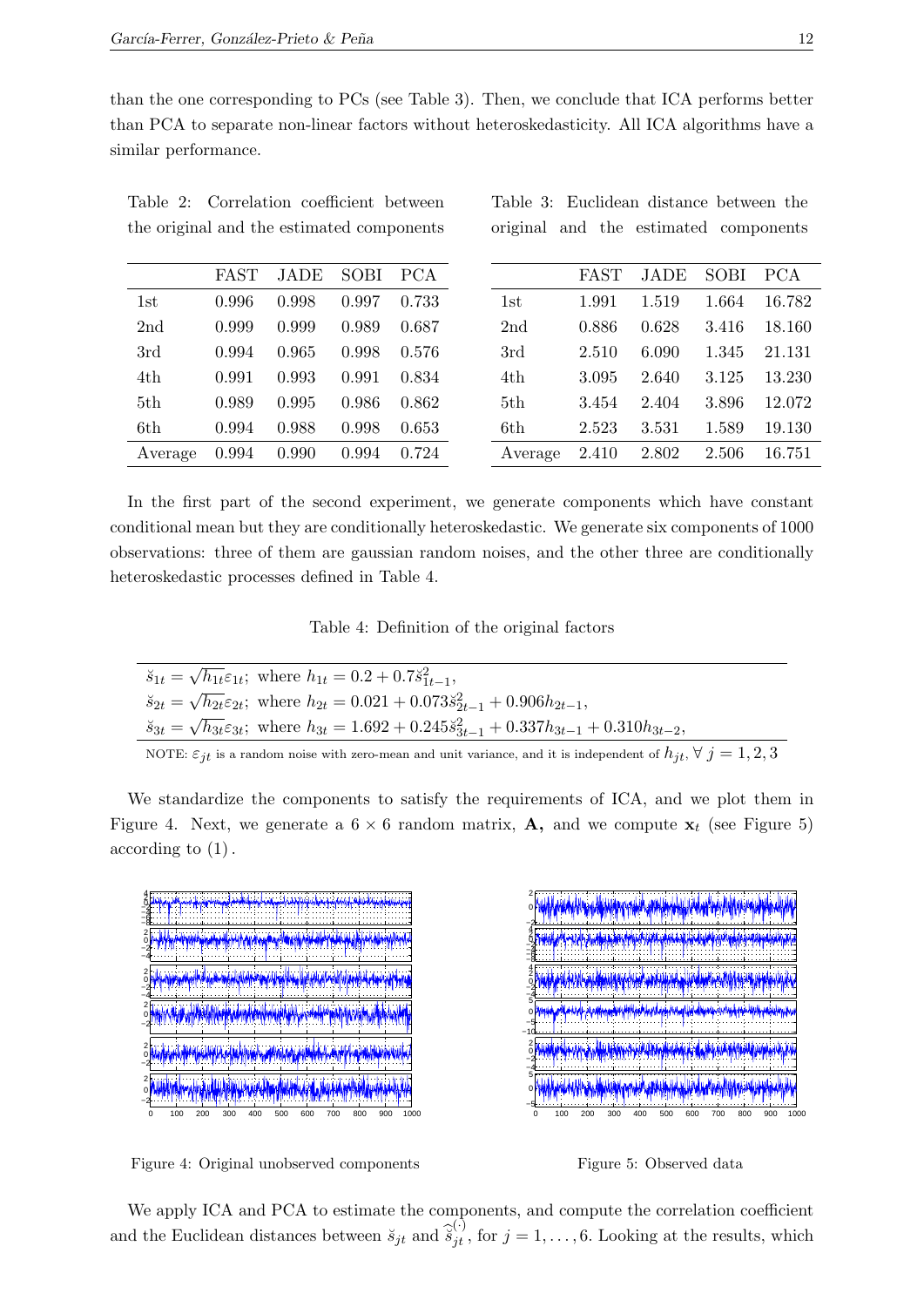are shown in Tables 5 and 6 respectively, we conclude that the fitting of the ICs to the original components is better than the one corresponding to PCA. However, in this case SOBI performs worse than FastICA and JADE. This is to be expected as heteroskedastic processes have excess kurtosis and small autocorrelation coefficients.

| FAST<br>JADE<br>SOBI<br><b>PCA</b><br>0.985<br>0.778<br>0.995<br>0.907<br>1st<br>0.993<br>0.992<br>2 <sub>nd</sub><br>0.750<br>0.747<br>0.934<br>0.928<br>0.838<br>0.708<br>3rd<br>0.707<br>0.821<br>0.942<br>0.753<br>4th<br>0.869<br>0.909<br>5th<br>0.637<br>0.530<br>0.623<br>6th<br>0.715<br>0.847<br>0.624<br>0.886<br>0.934<br>0.683<br>Average<br>0.751 |  |  |  |
|-----------------------------------------------------------------------------------------------------------------------------------------------------------------------------------------------------------------------------------------------------------------------------------------------------------------------------------------------------------------|--|--|--|
|                                                                                                                                                                                                                                                                                                                                                                 |  |  |  |
|                                                                                                                                                                                                                                                                                                                                                                 |  |  |  |
|                                                                                                                                                                                                                                                                                                                                                                 |  |  |  |
|                                                                                                                                                                                                                                                                                                                                                                 |  |  |  |
|                                                                                                                                                                                                                                                                                                                                                                 |  |  |  |
|                                                                                                                                                                                                                                                                                                                                                                 |  |  |  |
|                                                                                                                                                                                                                                                                                                                                                                 |  |  |  |
|                                                                                                                                                                                                                                                                                                                                                                 |  |  |  |

Table 5: Correlation coefficient between the original and the estimated components

Table 6: Euclidean distance between the original and the estimated components

|                 | <b>FAST</b> | JADE   | SOBI   | <b>PCA</b> |
|-----------------|-------------|--------|--------|------------|
| 1st             | 5.521       | 5.505  | 13.637 | 21.056     |
| 2 <sub>nd</sub> | 3.777       | 4.080  | 22.476 | 22.358     |
| 3rd             | 11.484      | 12.004 | 18.015 | 24.175     |
| 4th             | 18.920      | 10.736 | 22.210 | 24.181     |
| 5th             | 16.214      | 13.500 | 26.950 | 30.630     |
| 6th             | 23.872      | 17.472 | 27.410 | 27.450     |
| Average         | 13.298      | 10.549 | 21.783 | 24.975     |

In the second part of this experiment we make a mixture of the previous  $s_t$  and  $\check{s}_t$  and have components that are both non-linear and conditionally heteroskedastic. We consider six time series of 1000 observations. Three of them are zero-mean and unit variance random noises, and the others are generated as:

$$
\widetilde{s}_{1t} = s_{2t} + \breve{s}_{1t} \qquad \qquad \widetilde{s}_{2t} = s_{3t} + \breve{s}_{3t} \qquad \qquad \widetilde{s}_{3t} = s_{6t} + \breve{s}_{2t}
$$

where  $s_{jt}$ , for  $j = 2, 3, 6$ , is defined in Table 1, and  $\breve{s}_{it}$ , for  $i = 1, 2, 3$ , is defined in Table 2. The standardized components and the observed data set given by  $(1)$ , where **A** is randomly generated, are shown in Figures 6 and 7.



Figure 6: Original unobserved components

Figure 7: Observed data

n yn yn yn

Figure 8 shows the estimated components by ICA and PCA, and again ICA performs better than PCA, specially for the non-noisy components.

Since the components are now heteroskedastic and also have a non-linear conditional mean, SOBI performs as well as, or even better than, FastICA and JADE. The correlation coefficients (Table 7) and the Euclidean distances (Table 8) between the original and the estimated components, confirm our visual results. In fact, according to the average results, SOBI has the best performance for non-linear and conditionally heteroskedastic components.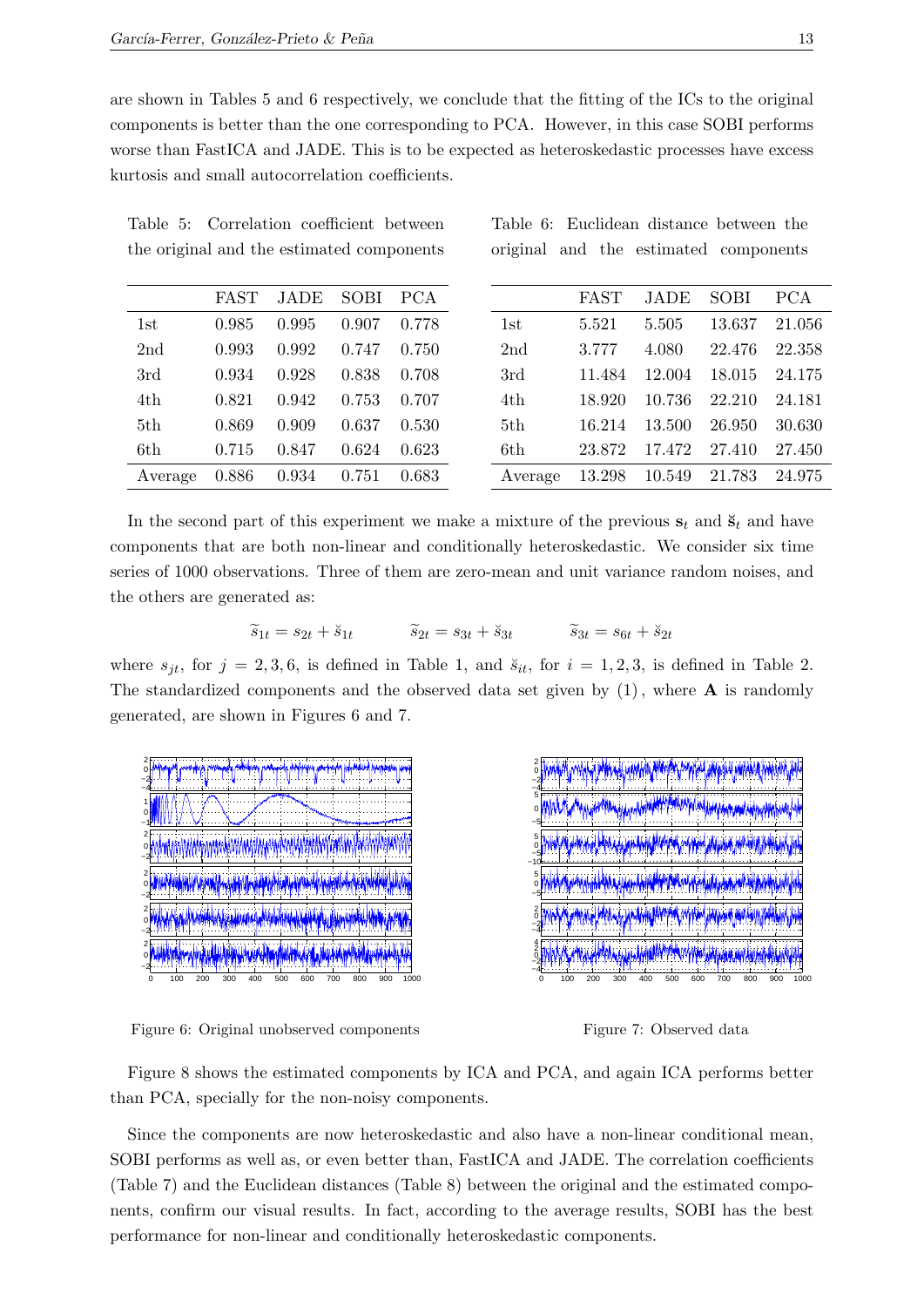

(a)  $\hat{\mathbf{s}}_t^P$ : Estimated factors obtained by PCA (b)  $\hat{\mathbf{s}}_t^F$ : Estimated factors obtained by FastICA



(c)  $\hat{\mathbf{s}}_t^J$ : Estimated factors obtained by JADE (d)  $\hat{\mathbf{s}}_t^S$ : Estimated factors obtained by SOBI

Figure 8: Estimated unobserved components using different procedures

|                 | FAST  | JADE  | SOBI  | <b>PCA</b> |
|-----------------|-------|-------|-------|------------|
| 1st             | 0.988 | 0.996 | 0.998 | 0.602      |
| 2 <sub>nd</sub> | 0.991 | 0.998 | 0.999 | 0.536      |
| 3rd             | 0.966 | 0.983 | 0.990 | 0.650      |
| 4th             | 0.931 | 0.633 | 0.871 | 0.447      |
| 5th             | 0.827 | 0.731 | 0.965 | 0.626      |
| 6th             | 0.746 | 0.755 | 0.827 | 0.737      |
| Average         | 0.908 | 0.849 | 0.942 | 0.600      |

Table 7: Correlation coefficient between the original and the estimated components

Table 8: Euclidean distance between the original and the estimated components

|                 | FAST   | JADE   | SOBI   | PCA    |
|-----------------|--------|--------|--------|--------|
| 1st             | 4.839  | 2.812  | 1.771  | 28.197 |
| 2 <sub>nd</sub> | 4.238  | 2.151  | 0.995  | 30.457 |
| 3rd             | 8.222  | 5.788  | 4.530  | 26.446 |
| 4th             | 11.779 | 27.098 | 16.035 | 33.227 |
| 5th             | 18.586 | 23.210 | 8.313  | 27.343 |
| 6th             | 22.543 | 22.122 | 18.611 | 22.937 |
| Average         | 11.701 | 13.863 | 8.376  | 28.101 |

From these simulations, we conclude that, under non-gaussian data, ICA recovers the components better than PCA. The performance of the three ICA algorithms is as expected: SOBI is better than JADE or FastICA if the components have dynamics in the mean, both when the components are heteroskedastic and when they are not. Furthermore, when the components are conditionally heteroskedastic with constant conditional mean JADE and FastICA perform well, whereas SOBI is similar to PCA. This is not a surprising result because the SOBI components are the rotation of the PCs that diagonalize a set of time delayed covariance matrices, and the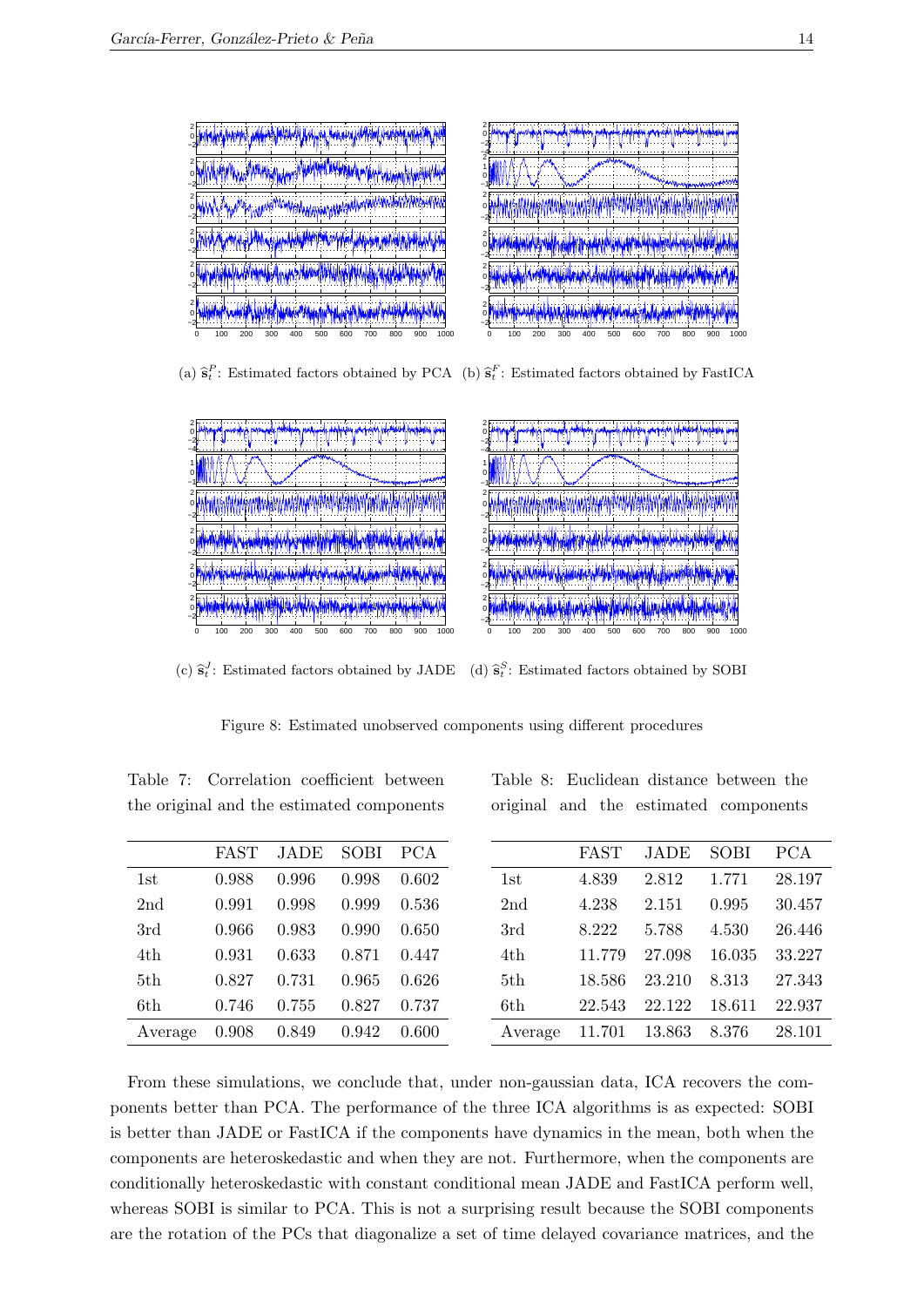conditionally heteroskedastic components are not time dependent.

# 5 Empirical application

In this section we apply our procedure to a real dataset of stock returns. First, we describe the data used; second, we explain the procedure to estimate the components; and third, we present the results of using ICs and PCs to forecast the volatility of the stock returns.

We use daily closing prices from the Madrid stock market. The data are from the 19 assets which were always included in the IBEX 35 from 2000 to 2004<sup>1</sup>. The IBEX 35 index is the main stock market index of the Bolsa de Madrid. Its composition is revised twice a year and it comprises the 35 companies with the largest trading volume of the Madrid stock exchange. We apply some preprocessing steps to the data. First of all, we transform daily closing prices to daily stock returns to achieve stationarity. The daily stock returns of the ith company are computed as:

$$
r_{it} = \log (p_{it+1}) - \log (p_{it}), \quad i = 1, ..., 19,
$$
\n(23)

where  $p_{it}$  is the daily closing price of the *ith* asset at time t. Then, we have a  $19 \times 1250$ multivariate vector of stock returns, which is denoted by  $r_t$ , whose columns are the value of these 19 stocks in the 1250 trading days in the period 2000-2004. There are some extreme observations that correspond to outliers, which are due to well know changes, such as stock splits or other legal changes. Finally, after the outliers have been removed, we also remove the mean from the stocks returns,  $\mathbf{x}_t = \mathbf{r}_t - E[\mathbf{r}_t]$ , and these 19 preprocessed daily stock returns time series are shown in Figure 9.



Figure 9: Series of daily stock returns from 2000 to 2004 (without outliers)

We compute the kurtosis coefficients of  $x_t$  and the results are displayed in Table 9. The distribution of daily stock returns is leptokurtic, that is, they are far away from gaussianity.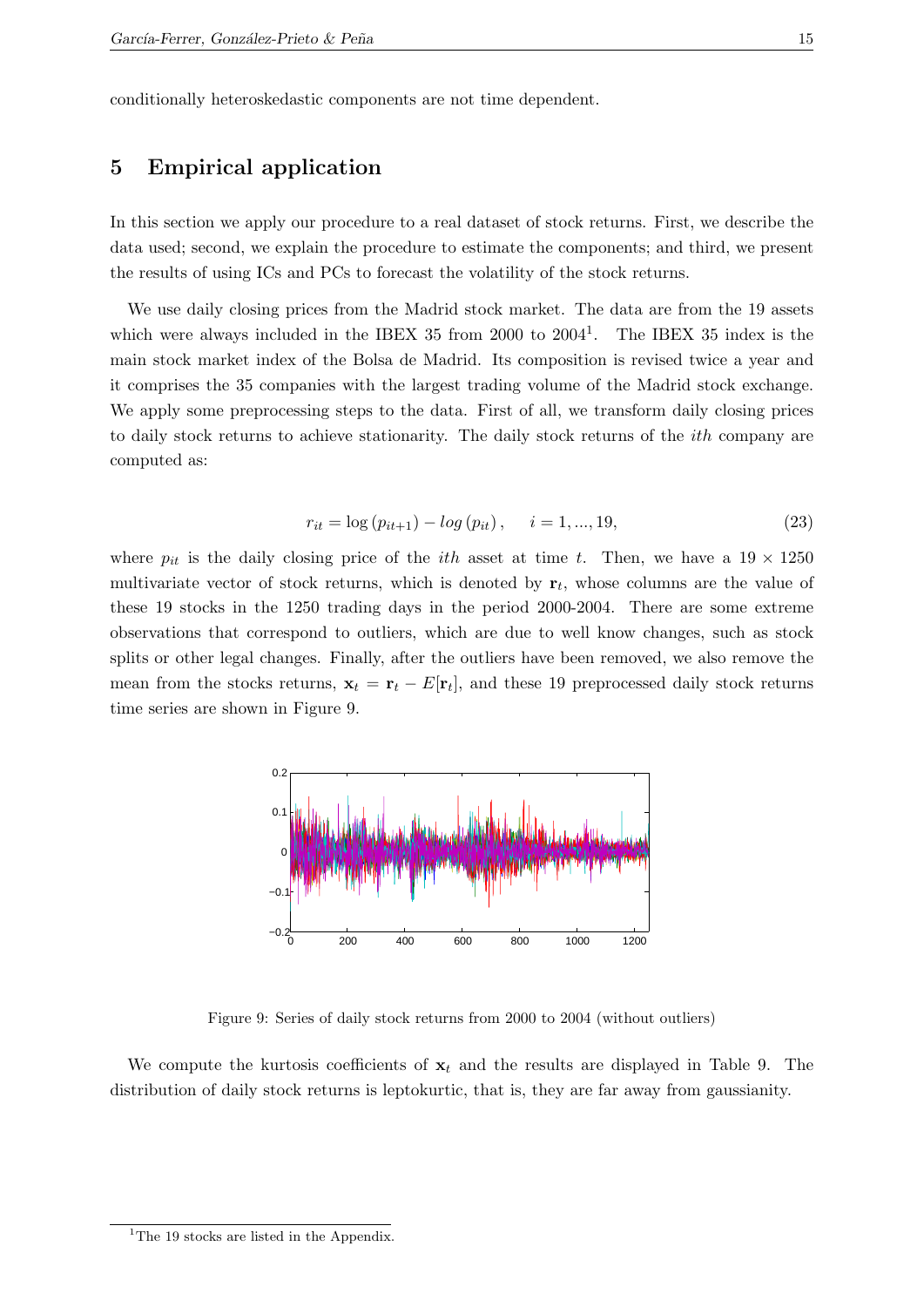|        |               |     |  | ACS ACX ALT AMS ANA BBVA BKT ELE                        |            |
|--------|---------------|-----|--|---------------------------------------------------------|------------|
|        |               |     |  | 5.3619 4.8558 5.9571 5.3303 5.8949 4.7493 5.9641 5.4053 |            |
|        |               |     |  | FCC FER IBE IDR NHH POP REP                             | <b>SAN</b> |
|        |               |     |  | 5.0625 4.6196 5.3139 4.8257 4.776 4.9358 4.9307 5.0546  |            |
|        | SGC TEF       | TPI |  |                                                         |            |
| 4 8686 | 4.0998 5.5625 |     |  |                                                         |            |

Table 9: Kurtosis coefficients of the transformed daily stock returns

The 19 unobserved factors are estimated using both PCA and ICA and they are sorted in terms of the explained total variance. The results are displayed in Table 10.

| PCA                                                                                                                                                   | $\%_{PCA}$ | <b>FAST</b>                                                                                                         | $\%_{Fast}$ | JADE                        | $\%_{JADE}$ | SOBI                                                                                                                                                            | $\%_{SOBI}$ |
|-------------------------------------------------------------------------------------------------------------------------------------------------------|------------|---------------------------------------------------------------------------------------------------------------------|-------------|-----------------------------|-------------|-----------------------------------------------------------------------------------------------------------------------------------------------------------------|-------------|
| $\overline{\hat{s}^P_{1t}}$                                                                                                                           | 35.30      | $\widehat{s}_{1t}^F$                                                                                                | 17.72       | $\overline{\hat{s}^J_{1t}}$ | 11.75       | $\overline{\hat{s}^S_{1t}}$                                                                                                                                     | 11.13       |
|                                                                                                                                                       | 7.00       |                                                                                                                     | 10.22       | $\widehat{s}^{J}_{2t}$      | 7.29        |                                                                                                                                                                 | 9.65        |
|                                                                                                                                                       | 5.91       |                                                                                                                     | 6.40        | $\widehat{s}_{3t}^J$        | 6.48        |                                                                                                                                                                 | 9.16        |
|                                                                                                                                                       | 4.78       |                                                                                                                     | 5.92        | $\widehat{s}^{J}_{4t}$      | 6.36        |                                                                                                                                                                 | 8.15        |
| $\begin{array}{c} \widehat{s_2} \; \widehat{s_3} \; \widehat{s_4} \; \widehat{s_5} \; \widehat{s_6} \; \widehat{s_7} \; \widehat{s_7} \; \end{array}$ | 4.73       | $\begin{array}{c} \widehat{s}^F_{2t} \\ \widehat{s}^F_{3t} \\ \widehat{s}^F_{4t} \\ \widehat{s}^F_{5t} \end{array}$ | 5.76        | $\widehat{s}^{J}_{5t}$      | 6.17        | $\begin{array}{c} \widehat{s}^S_{2t} \\ \widehat{s}^S_{3t} \\ \widehat{s}^S_{4t} \\ \widehat{s}^S_{5t} \\ \widehat{s}^S_{6t} \\ \widehat{s}^S_{7t} \end{array}$ | 7.52        |
|                                                                                                                                                       | 4.35       |                                                                                                                     | 4.89        | $\widehat{s}^{J}_{6t}$      | 5.70        |                                                                                                                                                                 | 5.42        |
|                                                                                                                                                       | 4.24       | $\hat{s}^F_{6t}$<br>$\hat{s}^F_{7t}$                                                                                | 4.65        | $\widehat{s}_{7t}^J$        | 5.61        |                                                                                                                                                                 | 5.23        |
| $\begin{array}{c} \hat{s}^P_{8t}\\ \hat{s}^P_{9t} \end{array}$                                                                                        | 4.04       | $\hat{s}^F_{8t}$<br>$\hat{s}^F_{9t}$                                                                                | 4.62        | $\widehat{s}^{J}_{8t}$      | 5.52        | $\hat{s}^S_{8t}$<br>$\hat{s}^S_{9t}$                                                                                                                            | 4.37        |
|                                                                                                                                                       | 3.62       |                                                                                                                     | 4.43        | $\widehat{s}^{J}_{9t}$      | 5.20        |                                                                                                                                                                 | 4.11        |
| $\widetilde{s^P_{10t}}$                                                                                                                               | 3.60       | $\widehat{s}_{10t}^F$                                                                                               | 4.15        | $\hat{s}_{10t}^J$           | 5.16        | $\widehat{s}_{10t}^S$                                                                                                                                           | 4.00        |
| $\hat{s}^P_{11t}$                                                                                                                                     | 3.31       | $\widehat{s}_{11t}^F$                                                                                               | 3.86        | $\hat{s}^J_{11t}$           | 5.12        | $\begin{array}{c} \widehat{s}^S_{11t}\\ \widehat{s}^S_{12t}\\ \widehat{s}^S_{13t}\\ \widehat{s}^S_{14t}\\ \widehat{s}^S_{15t} \end{array}$                      | 3.83        |
| $\hat{s}^P_{12t}$<br>$\hat{s}^P_{13t}$                                                                                                                | 3.13       | $\widehat{s}_{12t}^F$                                                                                               | 3.85        | $\widehat{s}_{12t}^J$       | 4.74        |                                                                                                                                                                 | 3.73        |
|                                                                                                                                                       | 3.03       | $\widehat{s}_{13t}^F$                                                                                               | 3.69        | $\hat{s}^J_{13t}$           | 4.01        |                                                                                                                                                                 | 3.57        |
| $\widehat{s}_{14t}^P$                                                                                                                                 | 2.86       | $\widehat{s}_{14t}^F$                                                                                               | 3.67        | $\hat{s}^J_{14t}$           | 3.85        |                                                                                                                                                                 | 3.57        |
| $\hat{s}^P_{15t}$                                                                                                                                     | 2.66       | $\widehat{s}_{15t}^F$                                                                                               | 3.56        | $\widehat{s}_{15t}^J$       | 3.84        |                                                                                                                                                                 | 3.57        |
| $\widehat{s}_{16t}^{P}$                                                                                                                               | 2.56       | $\widehat{s}_{16t}^F$                                                                                               | 3.47        | $\hat{s}^J_{16t}$           | 3.76        | $\widehat{s}_{16t}^S$                                                                                                                                           | 3.42        |
| $\hat{s}^P_{17t}$                                                                                                                                     | 2.21       | $\widehat{s}_{17t}^F$                                                                                               | 3.26        | $\hat{s}^J_{17t}$           | 3.51        | $\widehat{s}^S_{17t}$                                                                                                                                           | 3.26        |
| $\widehat{s}^P_{18t}$                                                                                                                                 | 1.71       | $\widehat{s}_{18t}^{F}$                                                                                             | 2.97        | $\widehat{s}_{18t}^J$       | 3.41        | $\widehat{s}_{18t}^{S}$                                                                                                                                         | 3.22        |
| $\widehat{s}^P_{19t}$                                                                                                                                 | 0.93       | $\widehat{s}_{19t}^{F}$                                                                                             | 2.89        | $\hat{s}^J_{19t}$           | 2.51        | $\widehat{s}_{19t}^S$                                                                                                                                           | 3.10        |
|                                                                                                                                                       | 1.00       |                                                                                                                     | 1.00        |                             | 1.00        |                                                                                                                                                                 | 1.00        |

Table 10: Sorted components in terms of their explained variability

We use Figure 10, that shows the explained variability by the components estimated by the four algorithms, to decide the optimal number of components for each method. The results are given in Table 11, that also includes the absolute explained variability by the  $r$  selected components.

Table 11: Number of unobserved components and percentage of total explained variability

|                                       |                                            | PCA FAST JADE SOBI |                |
|---------------------------------------|--------------------------------------------|--------------------|----------------|
|                                       | $\begin{array}{ccc} 1 & 9 & 9 \end{array}$ |                    | 5 <sub>5</sub> |
| % variability 35.30 27.95 19.04 45.62 |                                            |                    |                |

We are interested in investigating which assets are more important to define each component. From (2),  $\{\widehat{s}_{it}\}_{i=1}^{19}$  can be written as a linear combination of the stock returns,  $\widehat{s}_{it} = \sum_{j=1}^{19} w_{ij} x_{jt}$ , where  $w_{ij}$  represents the effect of the jth stock returns on the *ith* component, and the largest weights correspond to the most important assets. The ICs and the PCs have different interpretation. For example, if we focus on the first component, we have that, on one hand, the first PC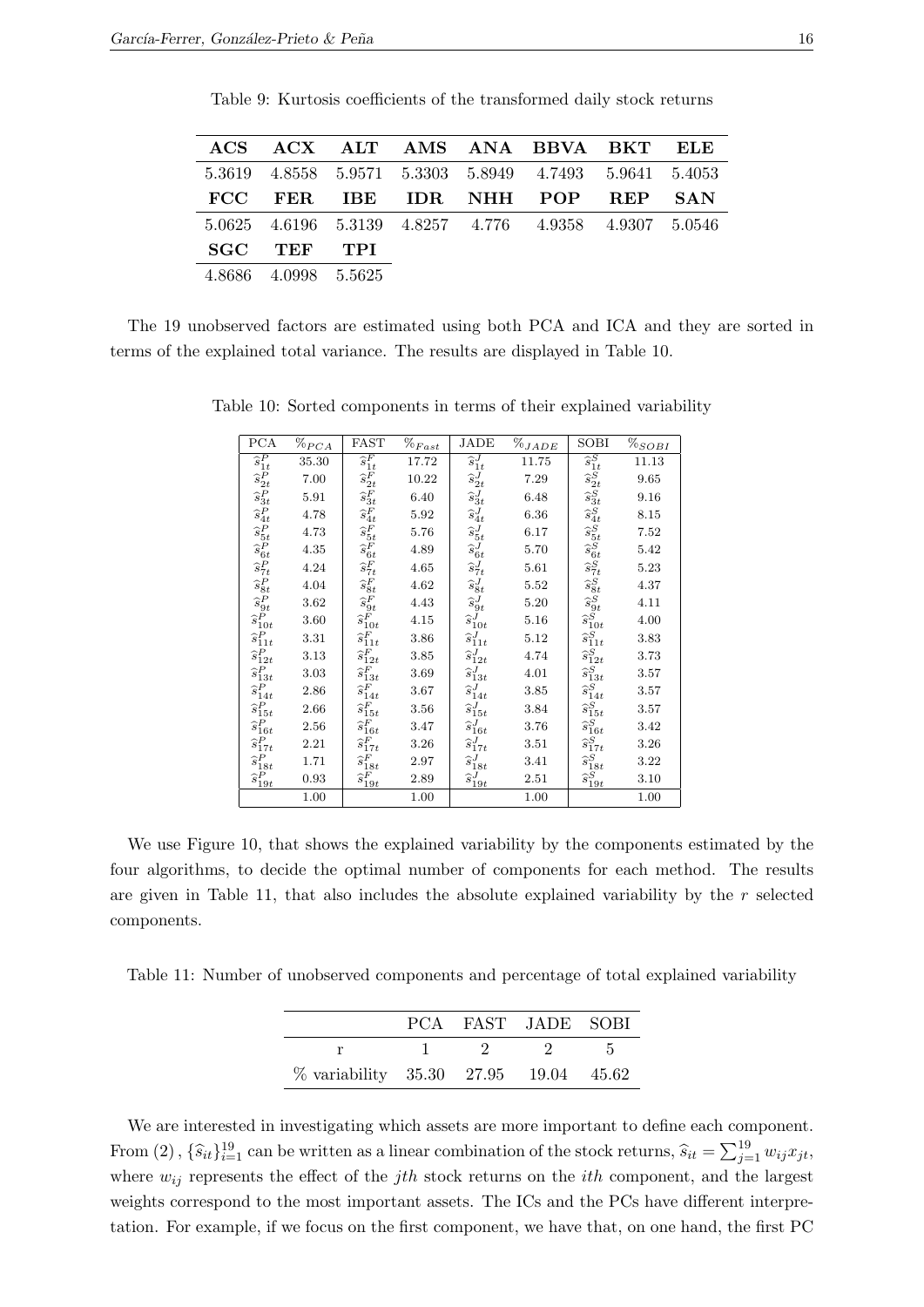

Figure 10: Explained total variability by the components.

can be seen as a weighted mean of the 19 daily stock returns time series, it is an index of the market. Indeed, if we plot the variation of variability of the first PC and the IBEX 35 index, considering groups of ten observations, it is clear that the first PC reflects the main movements of the index IBEX 35 (see Figure 11). Then, if we forecast the volatility of  $x_t$  from the volatility of the first PC, the 19 stock returns will tend to move together.



Figure 11: Variation of variability of  $\hat{s}_{1t}^P$  and the IBEX 35 index

On the other hand, the first ICs cannot be seen as indexes of the market. They are mainly associated with electricity, building industries, and banking<sup>2</sup>, and separate the stock returns in terms of the individual explained variability,  $\{\nu_1^i\}_{i=1}^{19}$  (see (15)). As an example, we analyze the first FastICA,  $\hat{s}_{1t}^F$ . In Figure 12, that shows the variation of variability of  $\hat{s}_{1t}^F$  and the largest weighted assets on  $\hat{s}_{1t}^F$ , we see that all assets present a cluster of high variability from observation 600 to 750. The assets which are positively weighted only have this period of higher variability, but the negative ones are also volatile at the beginning of the sample.

The forecasting performance of our model is checked as follows:

1. We estimate A and the unobserved components, by ICA and PCA, using the whole sample. Then, the components are sorted and r is fixed.

 $2^2$ The sectorial economic classification is detailed in the Appendix.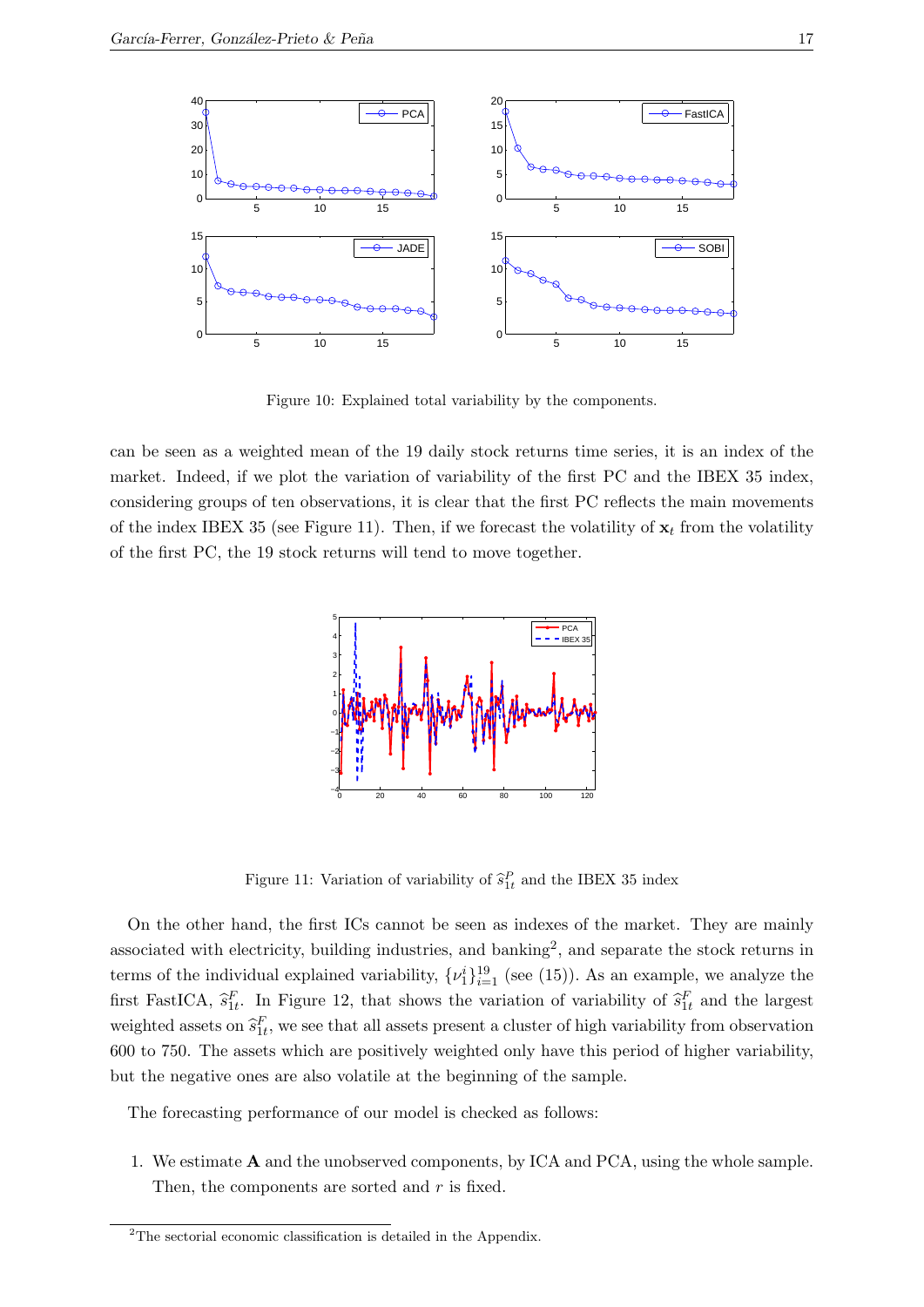

Figure 12: Variation of variability of  $\hat{s}_{1t}^F$  and the stock returns with the largest weights: a) on the left, the positive ones; b) on the right, the negative ones.

- 2. Using the whole sample, we fit an  $ARMA(p, q)$  with  $GARCH(p', q')$  disturbances for each component  $\hat{s}_{it}$ , with  $j = 1, ..., r$ .
- 3. We estimate the parameters of the  $ARMA(p, q)$ -GARCH $(p', q')$  model with a sample of 1000 observations. Then, we generate the one-step-ahead forecast for the volatility of each  $\widehat{s}_{jt},$

$$
\widehat{h}_{j,1001|1000} = V\left[\widehat{s}_{j1001}|\mathbf{I}_{1000}\right], \quad j = 1, ..., r. \tag{24}
$$

Thus, by rolling prediction for  $t = 1001, \ldots, 1250$ , we have:

$$
\widehat{\mathbf{H}}_{t|1000} = diag(\widehat{h}_{1,t|1000}, ..., \widehat{h}_{r,t|1000}), \quad t = 1001, ..., 1250,
$$
\n(25)

which is the conditional covariance matrix of  $\hat{\mathbf{s}}_t = (\hat{s}_1_t, ..., \hat{s}_r_t)'$  at time t.

4. According to (20), we compute the conditional variance of  $\mathbf{x}_t$  at time t,  $\mathbf{\Omega}_t$ , and the conditional variance of  $\mathbf{x}_i$  at time t is given by the *i*th diagonal term of  $\mathbf{\Omega}_t$ ,

$$
\widehat{\gamma}_{i,t|1000}^2 = \sum_{j=1}^r \widehat{h}_{j,t|1000} a_{ij}^2, \ i = 1, 2, ..., 19, \ t = 1001, ..., 1250.
$$
 (26)

Then, we forecast the conditional variance of the stock returns from the predicted volatility of the unobserved components.

5. To evaluate the forecasting performance of GICA-GARCH and O-GARCH models, we need to compare the predicted volatility with respect to the real one. However, volatility cannot be observed. Following Franses and van Dijk (1996), we measure the 'true volatility' of the  $ith$  stock return at time  $t$  by:

$$
v_{it} = (x_{it} - \overline{x_i})^2, \quad i = 1, ..., 19, \ t = 1001, ..., 1250,
$$
\n
$$
(27)
$$

where  $\overline{x_i}$  is the average return of  $\mathbf{x}_i$  over the last 1000 observations. Then, the one-stepahead forecast error is given by:

$$
\epsilon_{it} = v_{it} - \hat{\gamma}_{i,t|1000}^2, \ i = 1, 2, ..., 19, \ t = 1001, ..., 1250.
$$
 (28)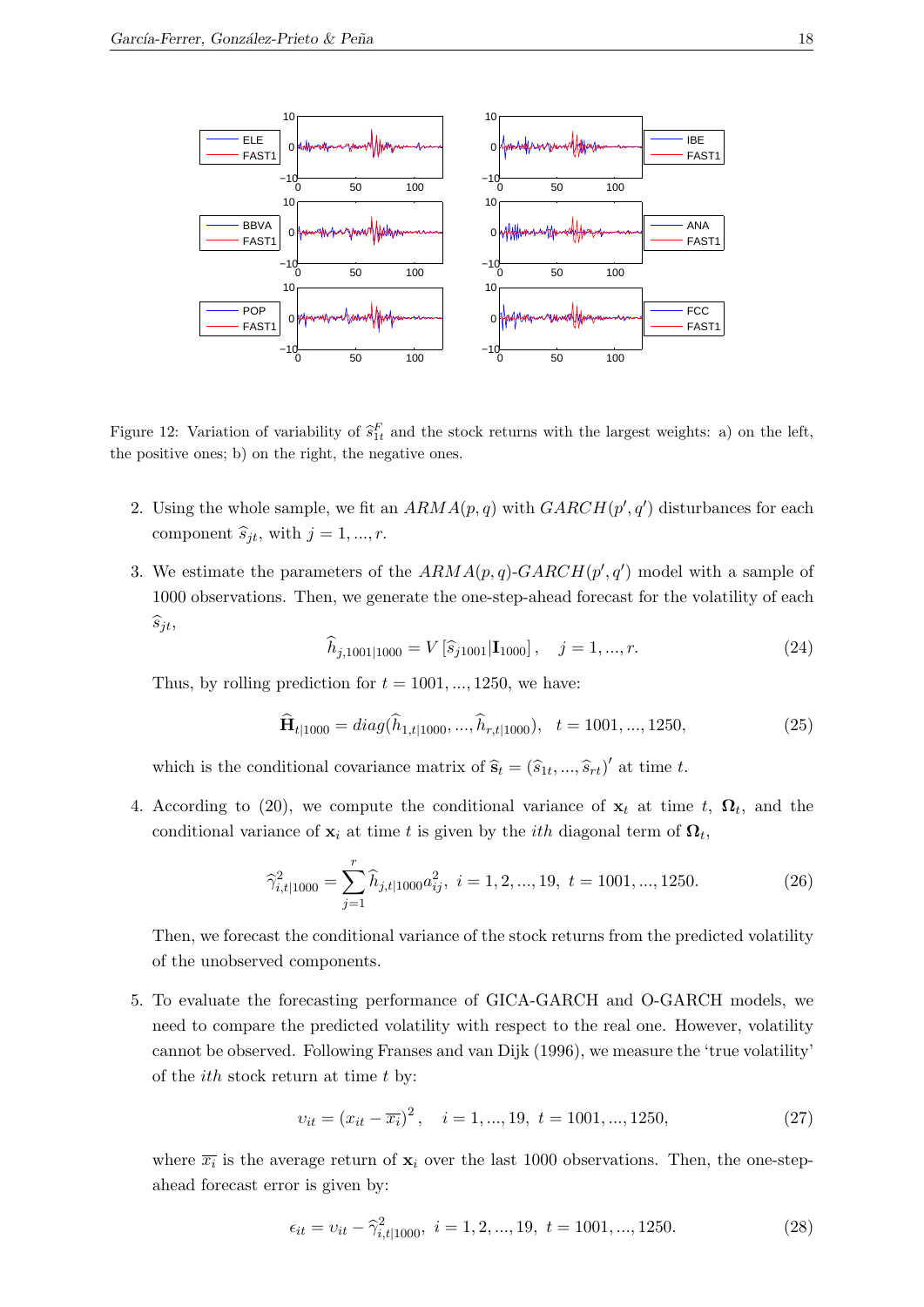6. To evaluate the accuracy of the model we divide the prediction error (28) by some alternative benchmark. This benchmark is obtained using another standard method of forecasting. Let us assume that the benchmark method predicts the volatility of the stock returns by their marginal variance. Then, we define the relative ratio as:

$$
RE_{it} = \frac{\epsilon_{it}}{\epsilon_{it}^*}, \quad i = 1, 2, ..., 19, \ t = 1001, ..., 1250,
$$
\n(29)

where  $\epsilon_{it}^*$  is the forecast error of the *ith* stock return obtained by the benchmark method. That is,

$$
\epsilon_{it}^* = v_{it} - \hat{\sigma}_i^2, \ i = 1, 2, ..., 19, \ t = 1001, ..., 1250.
$$
 (30)

where  $\hat{\sigma}_i^2$  is the marginal variance of the *ith* stock return at time t. To minimize the impact of outliers when we analyze the volatility forecasting performance of GICA-GARCH and O-GARCH models, we use the Median Relative Absolute Error (MdRAE) criteria<sup>3</sup>:

$$
MdRAE(RE_{it}) = median(|RE_{it}|)
$$

Instead of using relative errors, we can use the relative measures by computing the ratio of the corresponding measure for the ICA method to respect the PCA one:

$$
RelM dRAE = \frac{M dRAE_{ICA}}{M dRAE_{PCA}}
$$
\n(31)

In order to analyze the effect of increasing the number of components, we vary r from 1 to 5 to evaluate the forecasting performance of the model. The results are displayed in Table 12. For each forecast model, this table shows the mean average of the  $ReM dRAE$  measured over the 19 stock returns.

Table 12: Mean average of the  $ReM dRAE$  measured over the 19 stock returns

| Number of Components $(r)$ FAST JADE SOBI PCA |                           |  |
|-----------------------------------------------|---------------------------|--|
|                                               | $0.767$ $0.774$ $0.741$ 1 |  |
| $\mathcal{D}_{\mathcal{L}}$                   | $0.824$ $0.800$ $0.760$   |  |
| 3                                             | $0.743$ $0.711$ $0.686$   |  |
|                                               | $0.708$ $0.667$ $0.678$   |  |
| 5                                             | $0.735$ $0.708$ $0.690$   |  |

From Table 12, we conclude that the forecasting performance of GICA-GARCH model is better than the corresponding to O-GARCH one, independently of the ICA algorithms we use and of the number of factors we consider. SOBI gives the best forecasting overall results except when  $r = 4$ . However, note that for  $r = 4$  the differences between JADE and SOBI are not significant. Results are specially surprising when  $r = 1$ . Remember that PCA considers only one component as the optimal number of factors, and its explained variability is higher than the corresponding to the first ICs. One would expect that, when  $r = 1$ , PCA would show the best forecasting performance, but this is not so: any of the ICA algorithms performs better than PCA. Note that because we are dealing with relative ratios, we cannot say anything about the performance of each algorithm when the number of factors increases.

<sup>&</sup>lt;sup>3</sup>See Hyndman and Koehler (2006) for a complete revision of measures of forecast accuracy.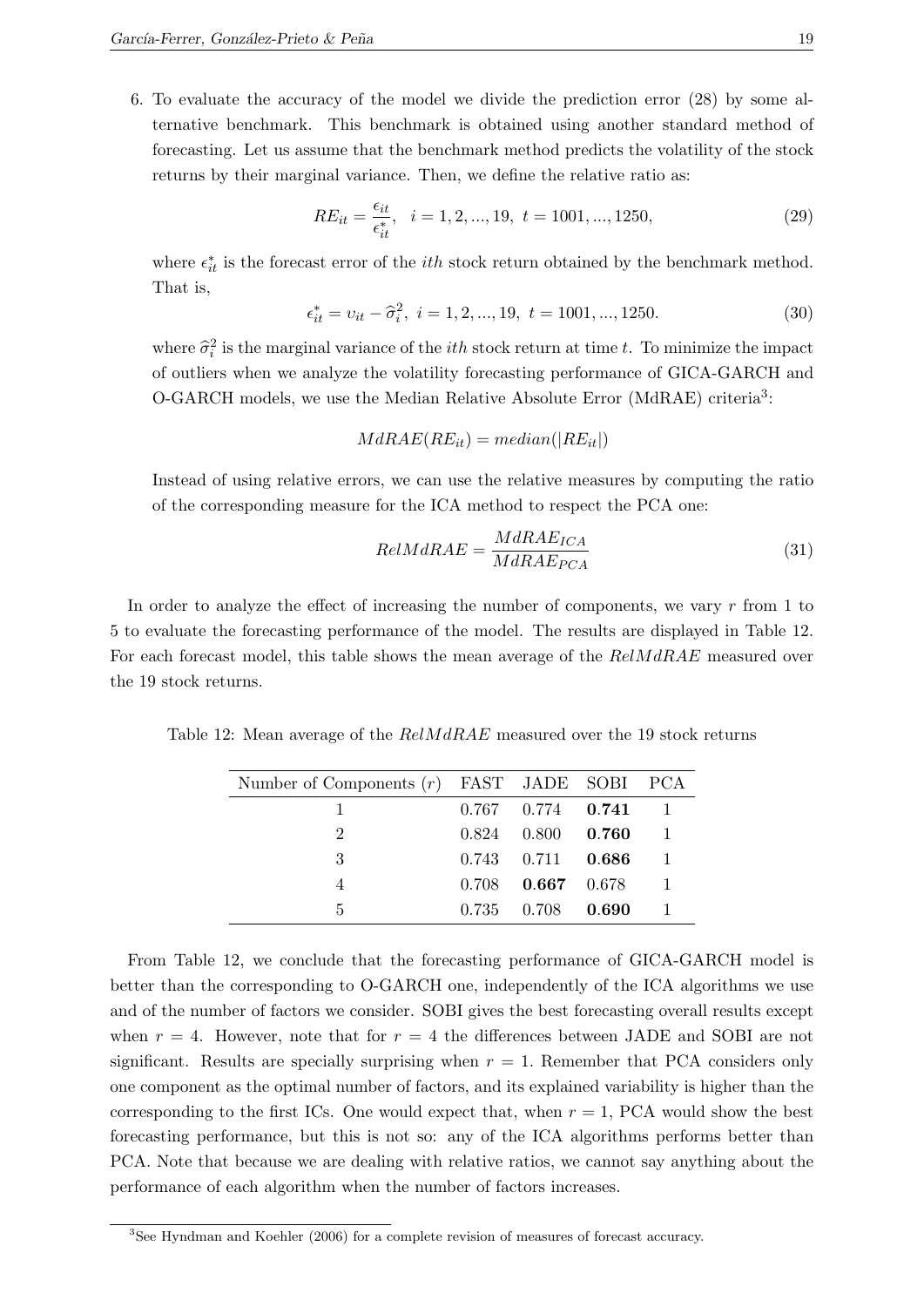Evaluating the forecasting performance of the model using the Relative Geometric Mean Relative Absolute Error ( $RelGMRAE$ ) gives similar results which are available from the authors upon request.

# 6 Concluding remarks

We have proposed a new framework for modelling multivariate volatilities. We have introduced the GICA-GARCH model that can be seen as an extension of the orthogonal factor GARCH models. The GICA-GARCH model assumes that the comovements of a vector of financial data are driven a few independent components which are estimated by ICA. The GICA-GARCH model allows to estimate a multivariate GARCH model using a small number of independent and conditionally heteroskedastic factors, which evolve according to univariate GARCH models. Then, our model gives a parsimonious representation of the data, and reduces the number of parameters to be estimated. Interestingly, the GICA-GARCH model can also be seen as a particular dynamic factor GARCH model. Note, however, that while in the dynamic factor GARCH model the covariance matrix of the noise is of full rank, the GICA-GARCH will have rank equal to  $m - r$ . Nevertheless, this assumption can be relaxed easily by assuming an additional measurement noise so that the covariance matrix is of full rank.

In this paper, we have used three ICA algorithms for estimating the ICs. Their performance have been tested on some simulation experiments, and we conclude that in all cases ICA methods performs better than PCA to estimate non-linear and/or heteroskedastic components. However, the results among the different ICA algorithms are mixed. For non-linear factors (conditionally heteroskedastic or not), all work well but when the factors are conditionally heteroskedastic and do not have dynamics in the mean, SOBI performs worse than both JADE and FastICA.

The GICA-GARCH seems to work better for forecasting the volatility of the financial stock returns than the O-GARCH model.

In the future, we intend to design an alternative procedure to sort the ICs and to choose the optimal number of factors. Also, comparing the forecasting performance of our model with other multivariate GARCH and extending the GICA-GARCH model to other applications, may be challenges for the future.

### References

Alessi, L., Barigozzi, M., and Capasso, M. (2006). Dynamic factor GARCH: Multivariate volatility forecast for a large number of series. LEM Papers Series 2006/25. Laboratory of Economics and Management (LEM). Sant'Anna School of Advanced Studies. Pisa, Italy.

Alexander, C. (2001). Market Models: A guide to financial data analysis. Chichester, U.K.: Wiley.

Back, A. D. and Weigend, A. S. (1997). A first application of independent component analysis to extracting structure from stock returns. International Journal of Neural Systems 8, 473-484.

Bauwens, L., Laurent, S., and Rombouts, J. V. K. (2006). Multivariate GARCH models: a survey. Journal of Applied Econometrics 21, 79-109.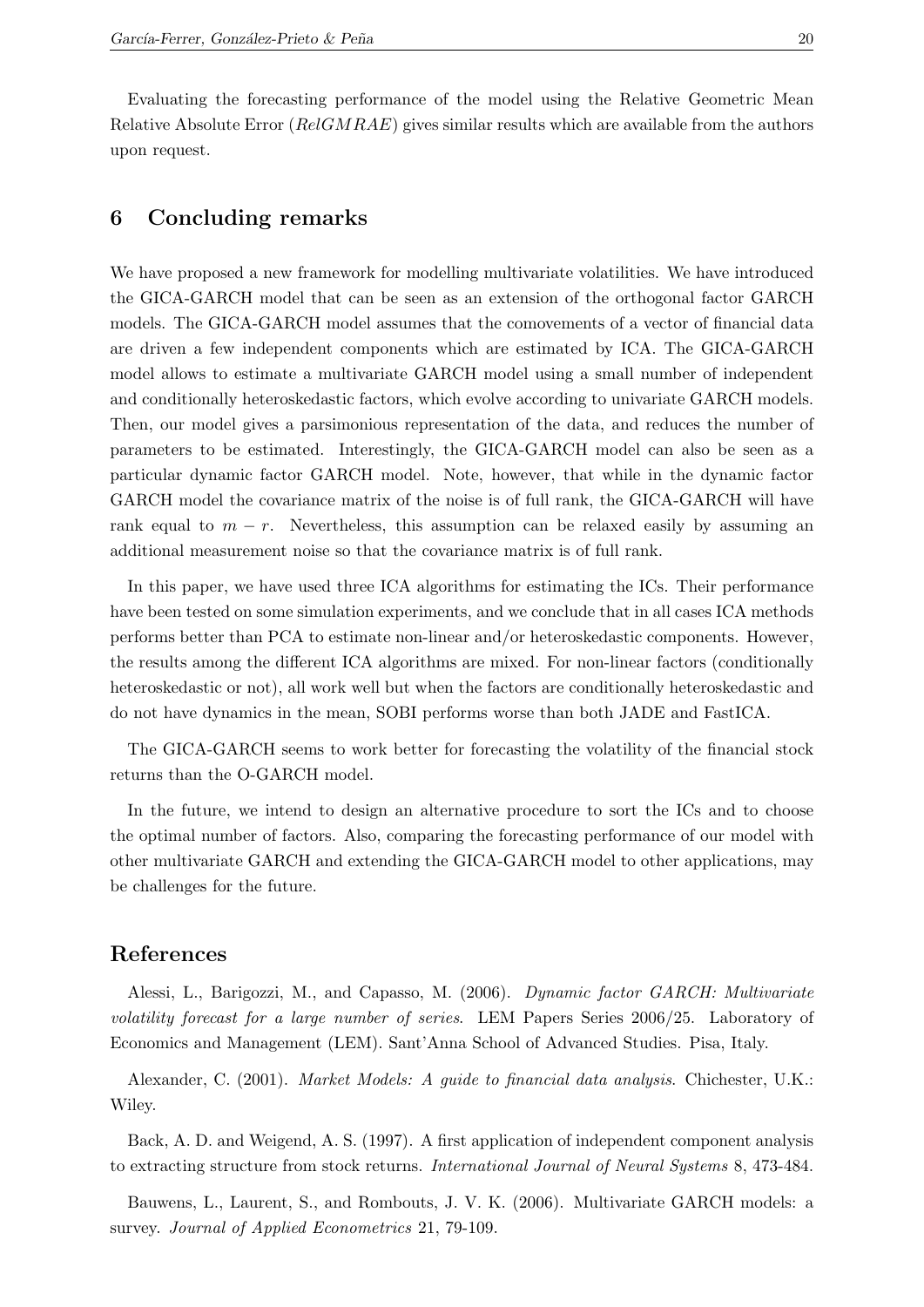Belouchrani, A., Abed Meraim, K., Cardoso, J.-F., and Moulines, E. (1997). A blind source separation tecnique based on second order statistics. IEEE Transactions on Signal Processing 45, 434-444.

Bollerslev, T. (1986). Generalized autoregressive conditional heteroscedasticity. Journal of Econometrics 31, 307-327.

Bollerslev, T., Engle, R. F., and Wooldridge, J. W. (1988). A capital asset pricing model with time-varying covariances. Journal of Political Economy 96, 116-131.

Cardoso, J.-F. and Souloumiac, A. (1993). Blind beamforming for non-gaussian signals. IEE-Proceedings-F 140, 362-370.

Cha, S.-M. and Chan, L.-W. (2000). Applying independent component analysis to factor model in finance. IDEAL, 538-544.

Comon, P. (1994). Independent component analysis - a new concept?. Signal Processing 36, 287-314.

Diebold, F. X. and Nerlove, M. (1989). The dynamics of exchange rate volatility: a multivariate latent factor ARCH model. Journal of Applied Econometrics 4, 1–21.

Engel, R. F. (1982). Autoregressive conditional heteroscedasticity with estimates of the variance of United Kingdom inflation. Econometrica 50, 987-1007.

Fan, J., Wang, M., and Yao, Q. (2008). Modelling multivariate volatilities via conditionally uncorrelated components. Journal of The Royal Statistical Society: Series B (Statistical Methodology) 70(4), 679-702.

Franses, Ph. H. and van Dijk, D. (1996). Forecasting stock market volatility using nonlinear GARCH models. Journal of Forecasting 15, 229-235.

Hyndman, R. J. and Koehler, A. B. (2006). Another look at measures of forecast accuracy. International Journal of Forecasting 22, 679-688.

Hyvärinen, A. (1999). Fast and robust fixed-point algorithms for independent component analysis. IEEE. Transaction on Neural Networks 10, 626-634.

Hyvärinen, A. and Kano, K. (2003). Independent component analysis for non-normal factor analysis. In H. Yanai et al. (Ed.) New Developments in Psychometrics, pp. 649-656. Tokyo: Springer Verlag.

Hyvärinen, A., Karhunen, J., and Oja, E. (2001). *Independent component analysis*. New York: Wiley.

Hyvärinen, A. and Oja, E. (1997). A fast fixed-point algorithm for independent component analysis. Neural Computation 9, 1483-1492.

Kiviluoto, K., and Oja, E. (1998). Independent component analysis for parallel financial time series. In Proc. Int. Conf. on Neural Information Processing, vol. 2, pp. 895-898. Tokyo.

Lanne, M. and Saikkonen, P. (2007). A multivariate generalized orthogonal factor GARCH model. Journal of Business and Economic Statistics 25, 61-75.

Malaroiu, S., Kiviluoto, K., and Oja, E. (2000). Time series prediction with independent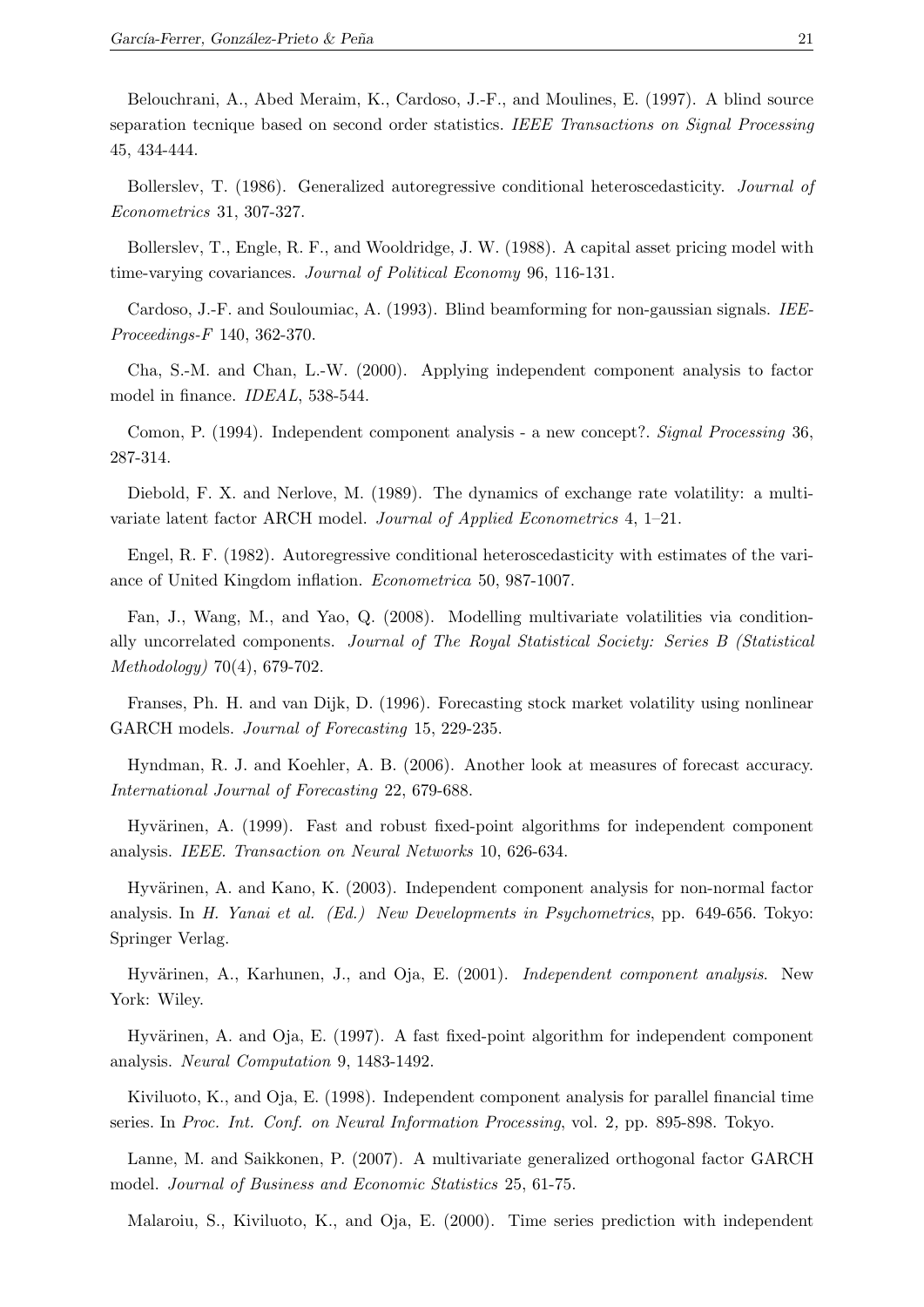component analysis. Technical Report. Helsinki University of Technology. Helsinki.

Peña, D. and Box, G. (1987). Identify a simplifying structure in time series. *Journal of The* American Statistical Association 82, 836-843.

Stock, J. H. and Watson, M. W. (2002). Macroeconomic forecasting using diffusion indexes. Journal of Business and Economic Statistics 20, 147-162.

Tong, L., Liu, R.-W., Soon, V. C., Huang, Y.-F., and Liu, R. (1990). AMUSE: A new blind identification algorithm. Proceedings of IEEE ISCAS.

van der Weide, R. (2002). GO-GARCH: a multivariate generalized orthogonal GARCH model. Journal of Applied Econometrics 17, 549-564.

Wu, E. H. C. and Yu, P. L. H. (2005). Volatility modelling of multivariate financial time series by using ICA-GARCH models. IDEAL, 571-579.

# Appendix

Components of the IBEX 35 from 2000 to 2004 classified by sectors

| Consumption                             |             |                                                |
|-----------------------------------------|-------------|------------------------------------------------|
| Other goods of consumption              | $\rm{ALT}$  | Altadis                                        |
| Consumption services                    |             |                                                |
| Leisure time / Tourism / Hotel industry | <b>AMS</b>  | Amadeus                                        |
|                                         | <b>NHH</b>  | NH Hoteles                                     |
| Mass media / Publicity                  | SGC         | Sogecable                                      |
|                                         | TPI         | Telefónica Publicidad e Información            |
| Financial Services / Estate Agencies    |             |                                                |
| Banking                                 | <b>BBVA</b> | Banco Bilbao Vizcaya Argentaria                |
|                                         | <b>BKT</b>  | <b>Bankinter</b>                               |
|                                         | <b>POP</b>  | Banco Popular                                  |
|                                         | <b>SAN</b>  | Banco Santander Central Hispano <sup>(*)</sup> |
| Oil and Energy                          |             |                                                |
| Oil                                     | <b>REP</b>  | Repsol                                         |
| Electricity and Gas                     | ELE         | <b>Endesa</b>                                  |
|                                         | <b>IBE</b>  | <b>Iberdrola</b>                               |
| Materials / Industry / Building         |             |                                                |
| Minerals / Metals                       | ACX         | Acerinos                                       |
| Building                                | ACS         | Grupo ACS                                      |
|                                         | ANA         | Acciona                                        |
|                                         | FCC         | Fomento de Construcciones y Contratas S.A.     |
|                                         | FER.        | Grupo Ferrovial                                |
| Technology / Telecommunications         |             |                                                |
| Telecommunications and others           | TEF         | Telefónica                                     |
| Electronic and Software                 | TPI         | Indra                                          |

 $(*)$ From 01/01/2000 to 31/10/2001, its name was SCH.